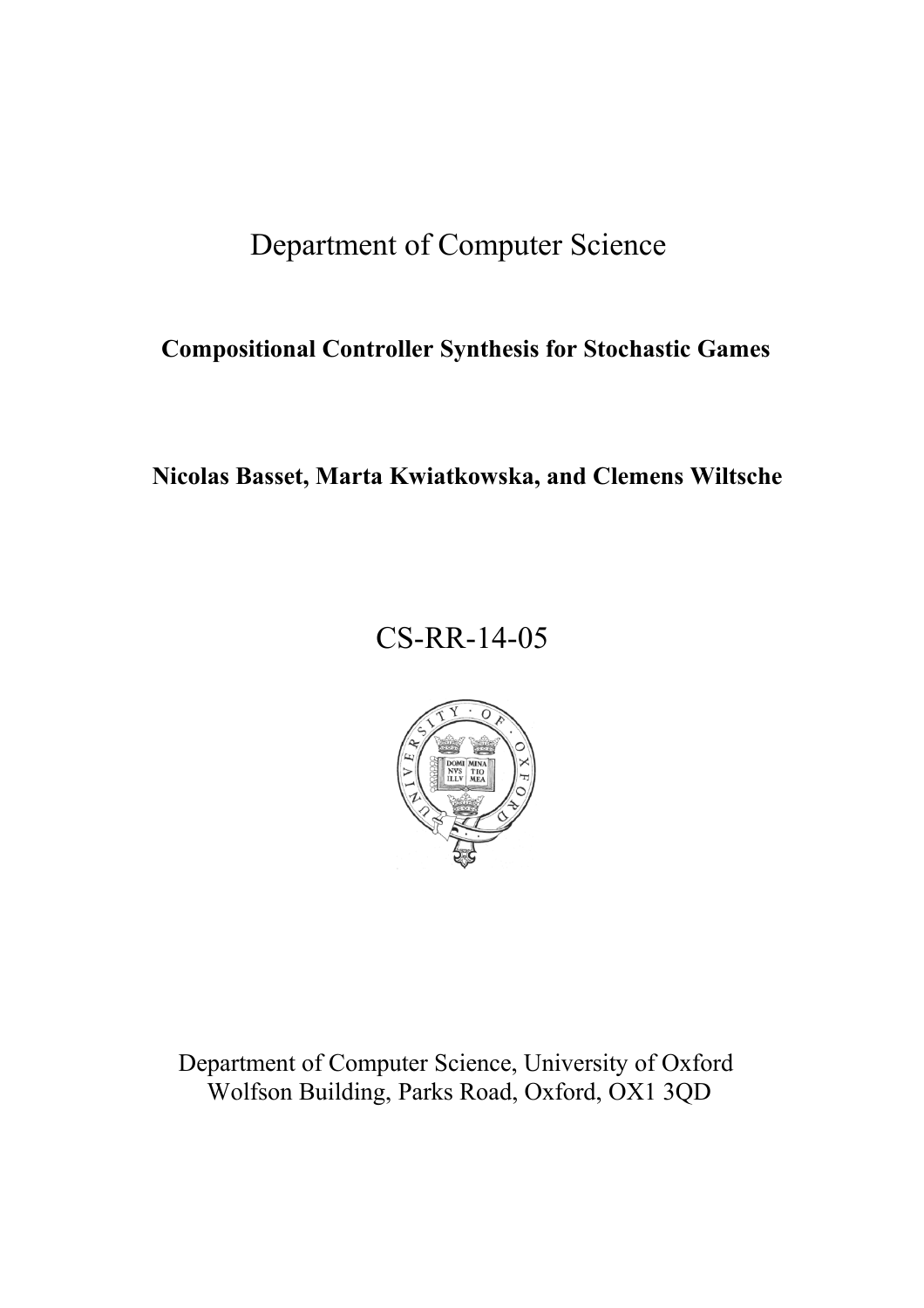## Compositional Controller Synthesis for Stochastic Games

Nicolas Basset, Marta Kwiatkowska, and Clemens Wiltsche

Department of Computer Science, University of Oxford, United Kingdom

Abstract. Design of autonomous systems is facilitated by automatic synthesis of correct-by-construction controllers from formal models and specifications. We focus on stochastic games, which can model the interaction with an adverse environment, as well as probabilistic behaviour arising from uncertainties. We propose a synchronising parallel composition for stochastic games that enables a compositional approach to controller synthesis. We leverage rules for compositional assume-guarantee verification of probabilistic automata to synthesise controllers for games with multi-objective quantitative winning conditions. By composing winning strategies synthesised for the individual components, we can thus obtain a winning strategy for the composed game, achieving better scalability and efficiency at a cost of restricting the class of controllers.

## 1 Introduction

With increasing pervasiveness of technology in civilian and industrial applications, it has become paramount to provide formal guarantees of safety and reliability for autonomous systems. We consider the development of correct-byconstruction controllers satisfying high-level specifications, based on formal system models. Automated synthesis of controllers has been advocated, for example, for autonomous driving [\[2\]](#page-15-0) and distributed control systems [\[14\]](#page-15-1).

Stochastic Games. When designing autonomous systems, often a critical element is the presence of an uncertain and adverse environment, which introduces stochasticity and requires the modelling of the non-cooperative aspect in a game-theoretical setting [\[6](#page-15-2)[,13\]](#page-15-3). Hence, we model a system we wish to control as a two-player turn-based stochastic game [\[17\]](#page-15-4), and consider automated synthesis of strategies that are winning against every environment (Player  $\square$ ), which we can then interpret as controllers of the system (Player  $\Diamond$ ). In addition to probabilities, one can also annotate the model with rewards to evaluate various quantities, for example, profit or energy usage, by means of expectations.

Compositionality. We model systems as a composition of several smaller components. For controller synthesis for games, a compositional approach requires that we can derive a strategy for the composed system by synthesising only for the individual components. Probabilistic automata (PAs) are naturally suited to modelling multi-component probabilistic systems, where synchronising composition is well-studied [\[16\]](#page-15-5); see also [\[19\]](#page-15-6) for a taxonomic discussion. While PAs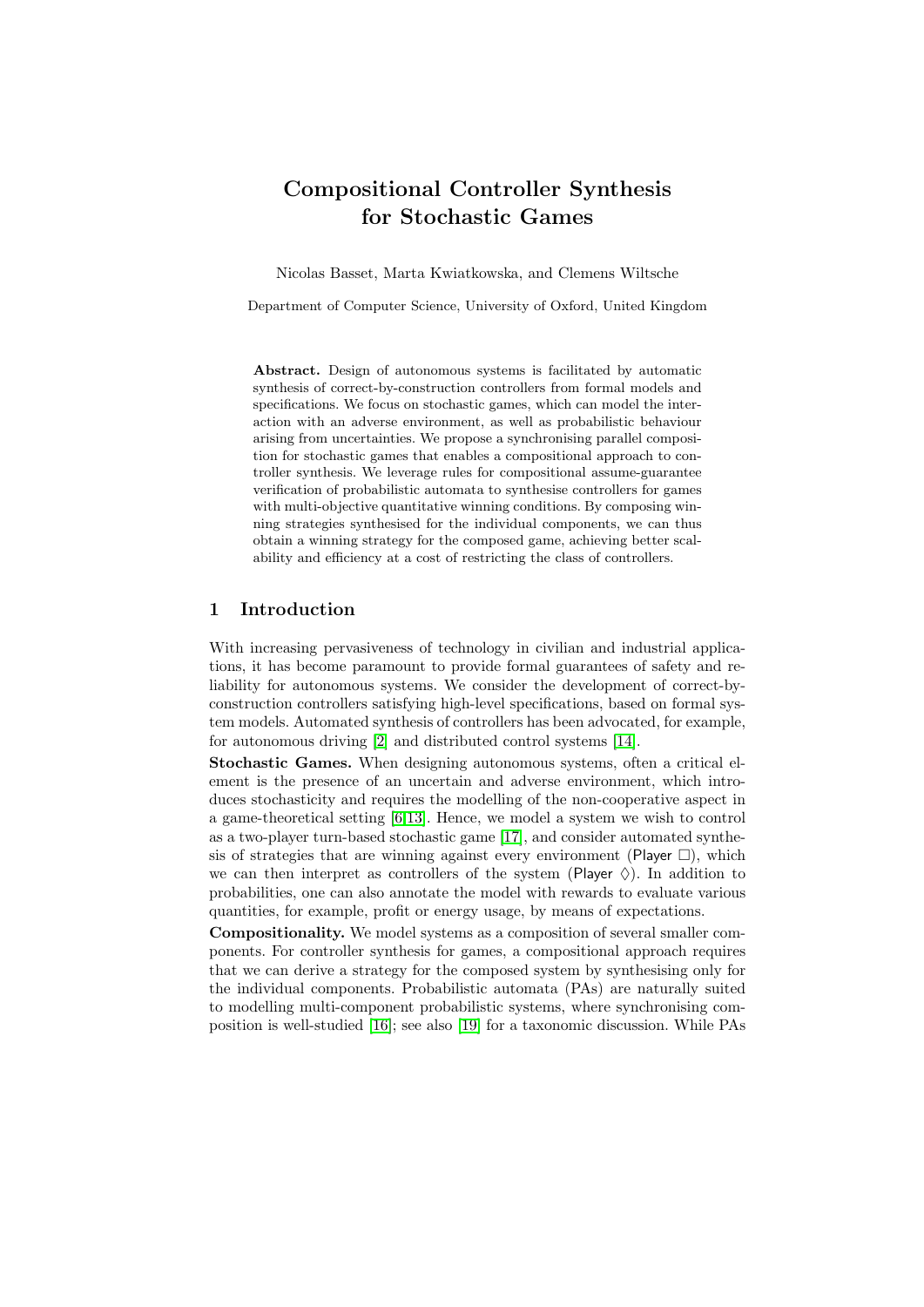can be viewed as stochastic games with strategies already applied, it is not immediately clear how to compose games in a natural way.

Our Composition. We formulate a composition of stochastic games where component games synchronise on shared actions and interleave otherwise. The composition is inspired by interface automata [\[8\]](#page-15-7), which are well-suited to compositional assume-guarantee verification of component-based systems, where we preserve the identity of Player  $\Diamond$  and Player  $\Box$  in the composition by imposing similar compatibility conditions. Our composition is commutative and associative, and reduces to PA composition when only Player  $\Box$  is present. The results we prove are independent of specific winning conditions, and thus provide a general framework for the development of compositional synthesis methods.

Compositional Synthesis. We show that any rule for compositional verification of PAs carries over as a synthesis rule for games. First, after applying winning strategies to a game, the resulting PAs still satisfy the winning condition for any environment. Then, compositional rules for PAs can be used, such as the assume-guarantee rules in [\[12\]](#page-15-8) developed for winning conditions involving multi-objective total expected reward and probabilistic LTL queries. These first two steps, described also as "schedule-and-compose" [\[7\]](#page-15-9), are applicable when strategies can only be implemented locally in practice, for instance, when wanting to control a set of physically separated electrical generators and loads in a microgrid, where no centralised strategy can be implemented. One key property of our game composition is that strategies applied to individual components can be composed to a strategy for the composed game, while preserving the probability measure over the traces. Hence, we obtain a winning strategy for the composed game, which alleviates the difficulty of having to deal with the product state space by trading off the expressiveness of the generated strategies.

Winning Conditions. Each player plays according to a *winning condition*, specifying the desirable behaviour of the game, for example "the probability of reaching a failure state is less than 0.01." We are interested in synthesis for zero-sum games for which several kinds of winning conditions are defined in the literature, including  $\omega$ -regular [\[3\]](#page-15-10), expected total and average reward [\[9\]](#page-15-11), and multi-objective versions thereof [\[6\]](#page-15-2). Our game composition is independent of such winning conditions, since they are definable on the trace distributions.

Work we Build Upon. In this paper we extend the work of [\[12\]](#page-15-8) by lifting the compositional verification rules for PAs to compositional synthesis rules for games. Typically, such rules involve multi-objective queries, and we extend the synthesis methods for such queries in [\[5,](#page-15-12)[6\]](#page-15-2) to compositional strategy synthesis.

Contributions. Several notions of (non-stochastic) game composition have recently been proposed [\[10,](#page-15-13)[11\]](#page-15-14), but they do not preserve player identity, i.e. which player controls which actions, and hence are not applicable to synthesising strategies for a specific player. In this paper, we make the following contributions.

– We define a composition for stochastic games, which, to our knowledge, is the first composition for competitive probabilistic systems that preserves the control authority of Player  $\Diamond$ , enabling compositional strategy synthesis.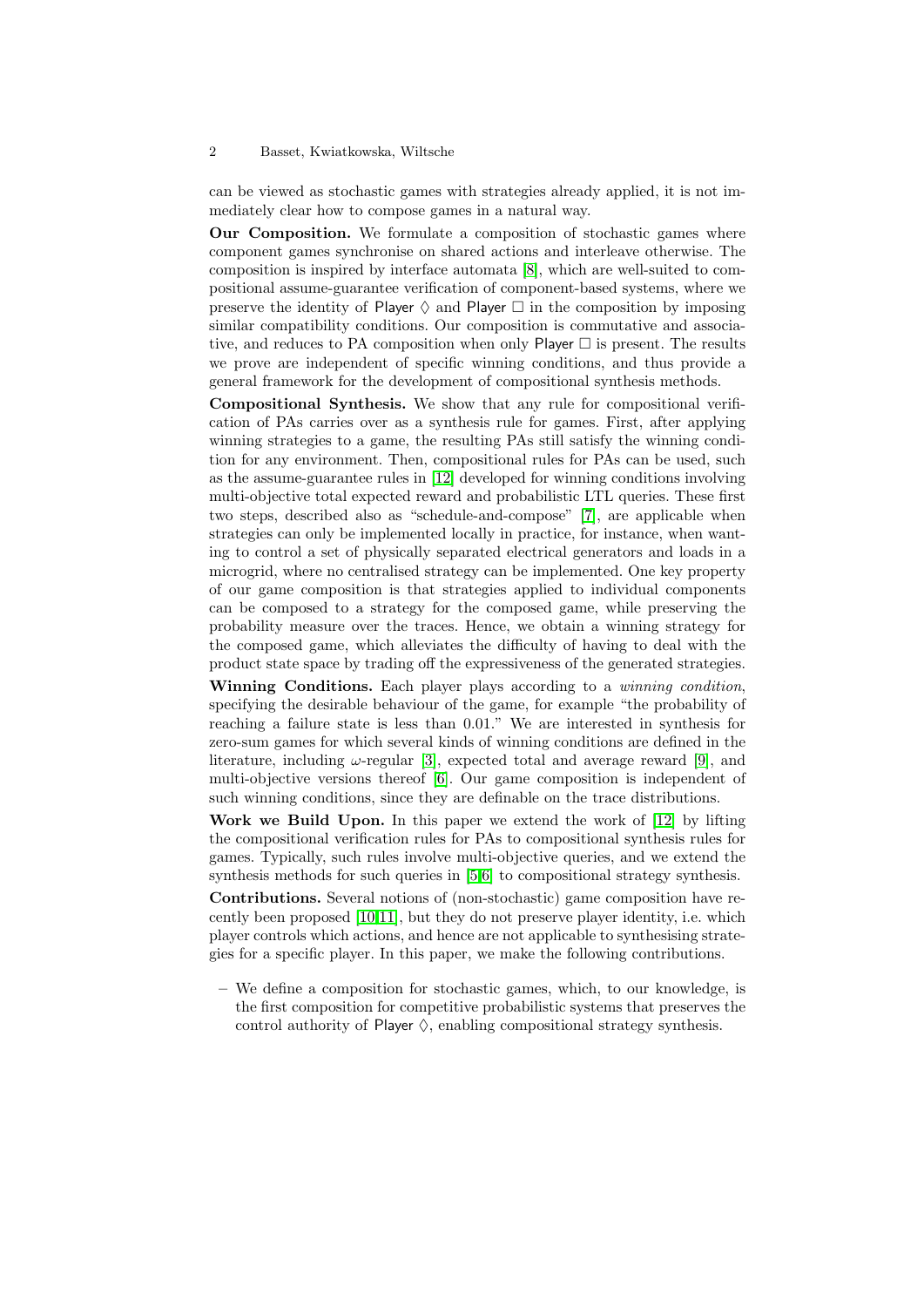- We show how to apply strategies synthesised for the individual components to the composition, such that the trace distribution is preserved.
- We lift compositional rules for PAs to the game framework for synthesis.
- We apply our theory to demonstrate how to compositionally synthesise controllers for games with respect to multi-objective total expected reward queries, and demonstrate the benefits on a prototype implementation.

Structure. In Section [2](#page-3-0) we introduce stochastic games, their normal form, and their behaviour under strategies. In Section [3](#page-7-0) we define our game composition, and show that strategies for the individual components can be applied to the composed game. We demonstrate in Section [4](#page-10-0) how to use proof rules for PAs and previously developed synthesis methods to compositionally synthesise strategies.

## <span id="page-3-0"></span>2 Stochastic games, induced PAs and DTMCs

We introduce notation and main definitions for stochastic games and their behaviour under strategies.

Distributions. A discrete probability distribution (or distribution) over a (countable) set Q is a function  $\mu: Q \to [0,1]$  such that  $\sum_{q \in Q} \mu(q) = 1$ ; its support  ${q \in Q \mid \mu(q) > 0}$  is the set of values where  $\mu$  is nonzero. We denote by  $\mathcal{D}(Q)$ the set of all distributions over Q with finite support. A distribution  $\mu \in \mathcal{D}(Q)$  is Dirac if  $\mu(q) = 1$  for some  $q \in Q$ , and if the context is clear we just write q to denote such a distribution  $\mu$ . We denote by  $\mu$  the product distribution of  $\mu^{i} \in \mathcal{D}(Q^{i})$ for  $1 \leq i \leq n$ , defined on  $Q^1 \times \cdots \times Q^n$  by  $\mu(q^1, \ldots, q^n) \stackrel{\text{def}}{=} \mu^1(q^1) \cdot \cdots \cdot \mu^n(q^n)$ .

Stochastic Games. We consider turn-based action-labelled stochastic twoplayer games (henceforth simply called games), which distinguish two types of nondeterminism, each controlled by a separate player. Player  $\diamond$  represents the controllable part for which we want to synthesise a strategy, while Player  $\Box$  represents the uncontrollable environment. Examples of games are shown in Figure [1.](#page-4-0)

<span id="page-3-1"></span>**Definition 1.** A game is a tuple  $\langle S, (S_{\Diamond}, S_{\Box}), \varsigma, \mathcal{A}, \longrightarrow \rangle$ , where S is a countable set of states partitioned into Player  $\Diamond$  states  $S_{\Diamond}$  and Player  $\Box$  states  $S_{\Box}; \varsigma \in \mathcal{D}(S)$ is an initial distribution; A is a countable set of actions; and  $\longrightarrow \subseteq S \times (A \cup$  ${\lbrace \tau \rbrace \times \mathcal{D}(S)$  is a transition relation, such that, for all s,  ${\lbrace (s, a, \mu) \in \longrightarrow \rbrace}$  is finite.

We adopt the infix notation by writing  $s \stackrel{a}{\longrightarrow} \mu$  for a transition  $(s, a, \mu) \in \longrightarrow$ , and if  $a = \tau$  we speak of a  $\tau$ -transition. The action labels A on transitions model observable behaviours, whereas  $\tau$  can be seen as internal: it cannot be used in winning conditions and is not synchronised in the composition.

We denote the set of *moves* by  $S_{\bigcirc} \stackrel{\text{def}}{=} \{(a,\mu) \mid \exists s \in S \, . \, s \stackrel{a}{\longrightarrow} \mu\}.$  A move  $(a,\mu)$ is incoming to a state s if  $\mu(s) > 0$ , and is outgoing from a state s if  $s \stackrel{a}{\longrightarrow} \mu$ . Note that, as for PAs [\[16\]](#page-15-5), there could be several moves associated to each action. We define the set of actions *enabled* in a state s by  $\mathsf{En}(s) \stackrel{\text{def}}{=} \{a \in \mathcal{A} \mid \exists \mu \cdot s \stackrel{a}{\longrightarrow} \mu\}.$ 

A finite (infinite) path  $\lambda = s_0(a_0, \mu_0)s_1(a_1, \mu_1)s_2...$  is a finite (infinite) sequence of alternating states and moves, such that  $\varsigma(s_0) > 0$ , and, for all  $i \geq 0$ ,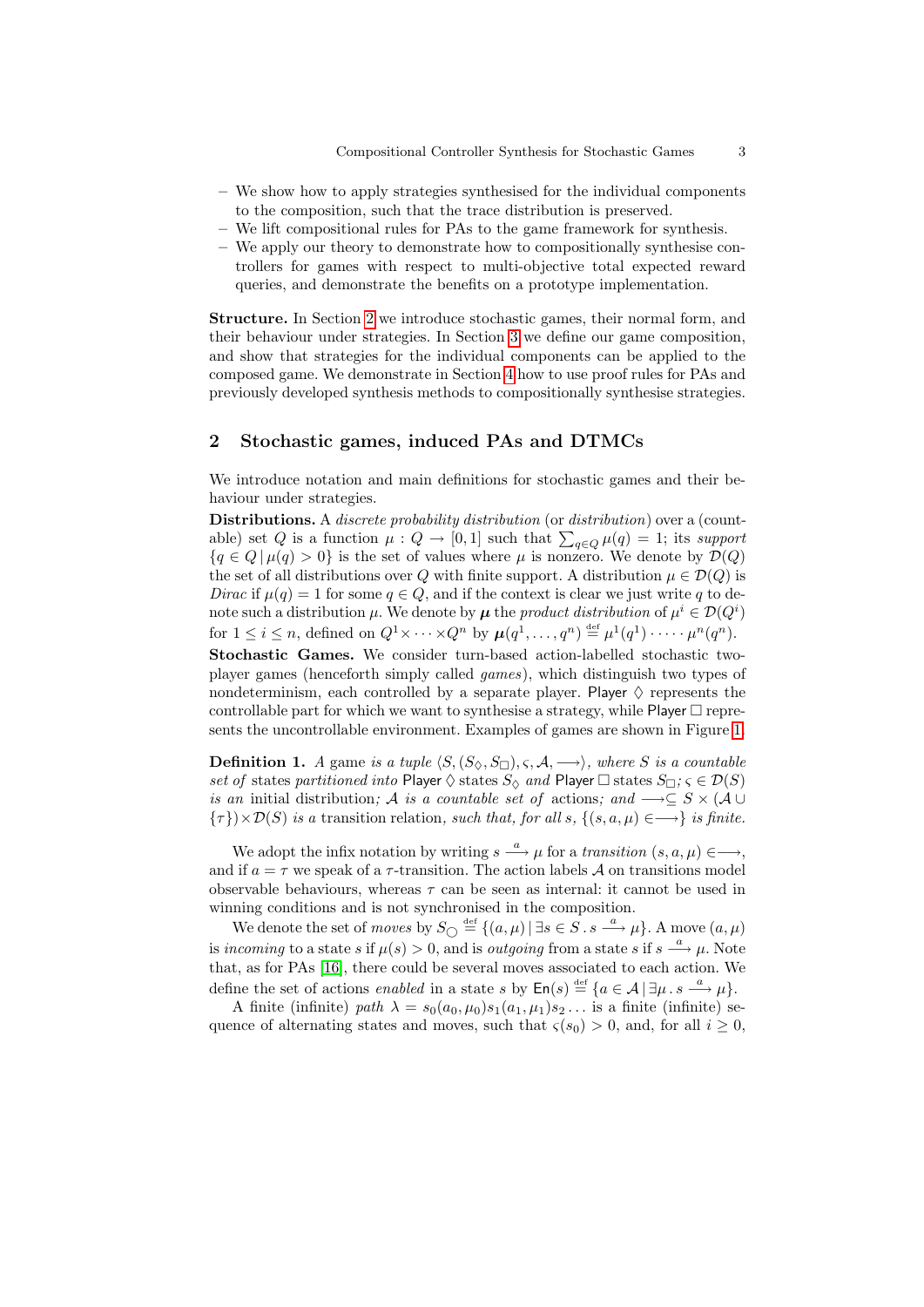

<span id="page-4-0"></span>Fig. 1: Three games: the game on the right is the composition of the normal forms of the other two games. Dirac distributions are shown as filled circles.

 $s_i \stackrel{a_i}{\longrightarrow} \mu_i$  and  $\mu_i(s_{i+1}) > 0$ . A finite path  $\lambda$  ends in a state, and we write  $\textsf{last}(\lambda)$ for the last state of  $\lambda$ . We denote the set of finite (infinite) paths of a game G by  $\Omega_G^+$  ( $\Omega_G$ ), and by  $\Omega_{G,\#}^+$  the set of paths ending in a Player  $\#$  state, for  $\# \in \{\Diamond, \Box\}.$  A finite (infinite) trace is a finite (infinite) sequence of actions. Given a path, its trace is the sequence of actions along  $\lambda$ , with  $\tau$  projected out. Formally, trace( $\lambda$ )  $\stackrel{\text{def}}{=} \text{PROJ}_{\{\tau\}}(a_0a_1\ldots)$ , where, for  $\alpha \subseteq \mathcal{A} \cup \{\tau\}$ , PROJ $_{\alpha}$  is the morphism defined by  $PROJ_{\alpha}(a) = a$  if  $a \notin \alpha$ , and  $\epsilon$  (the empty trace) otherwise. **Strategies.** Nondeterminism for each player is resolved by a strategy. A *strategy* for Player #, for  $\# \in {\{\Diamond,\Box\}}$ , is a function  $\sigma_{\#} : \Omega_{G,\#}^+ \to \mathcal{D}(S_{\bigcirc})$  such that  $\sigma_\#(\lambda)(a,\mu) > 0$  only if last $(\lambda) \stackrel{a}{\longrightarrow} \mu$ . The set of Player # strategies in game G is denoted by  $\Sigma_{\#}^G$ . A strategy is called *memoryless* if, for each path  $\lambda$ , the choice  $\sigma_{\#}(\lambda)$  is uniquely determined by last( $\lambda$ ).

Normal Form of a Game. We can transform every game into its corresponding normal form, which does not affect the winning conditions. Transforming a game to normal form is the first step of our game composition.

Definition 2. A game is in normal form if the following hold:

- Every  $\tau$ -transition  $s \stackrel{\tau}{\longrightarrow} \mu$  is from a Player  $\Box$  state s to a Player  $\Diamond$  state s' with a Dirac distribution  $\mu = s'$ .
- Every Player  $\Diamond$  state s can only be reached by an incoming move  $(\tau, s)$ . In particular, every distribution  $\mu$  of a non- $\tau$ -transition, as well as the initial distribution, assigns probability zero to all Player  $\Diamond$  states.

Given a game G without  $\tau$ -transitions, one can construct its normal form  $\mathcal{N}(G)$ by splitting every state  $s \in S_{\lozenge}$  into a Player  $\square$  state  $\overline{s}$  and a Player  $\lozenge$  state  $\underline{s}$ , s.t.

– the incoming (resp. outgoing) moves of  $\bar{s}$  (resp.  $\bar{s}$ ) are precisely the incoming (resp. outgoing) moves of s, with every Player  $\Diamond$  state  $t \in S_{\Diamond}$  replaced by  $\overline{t}$ ; and the only outgoing (resp. incoming) move of  $\bar{s}$  (resp.  $\underline{s}$ ) is  $(\tau, \underline{s})$ .

Intuitively, at  $\overline{s}$  the game is idle until Player  $\Box$  allows Player  $\Diamond$  to choose a move in  $\underline{s}$ . Hence, any strategy for G carries over naturally to  $\mathcal{N}(G)$ , and we can operate w.l.o.g. with normal-form games. Also,  $\tau$  can be considered as a scheduling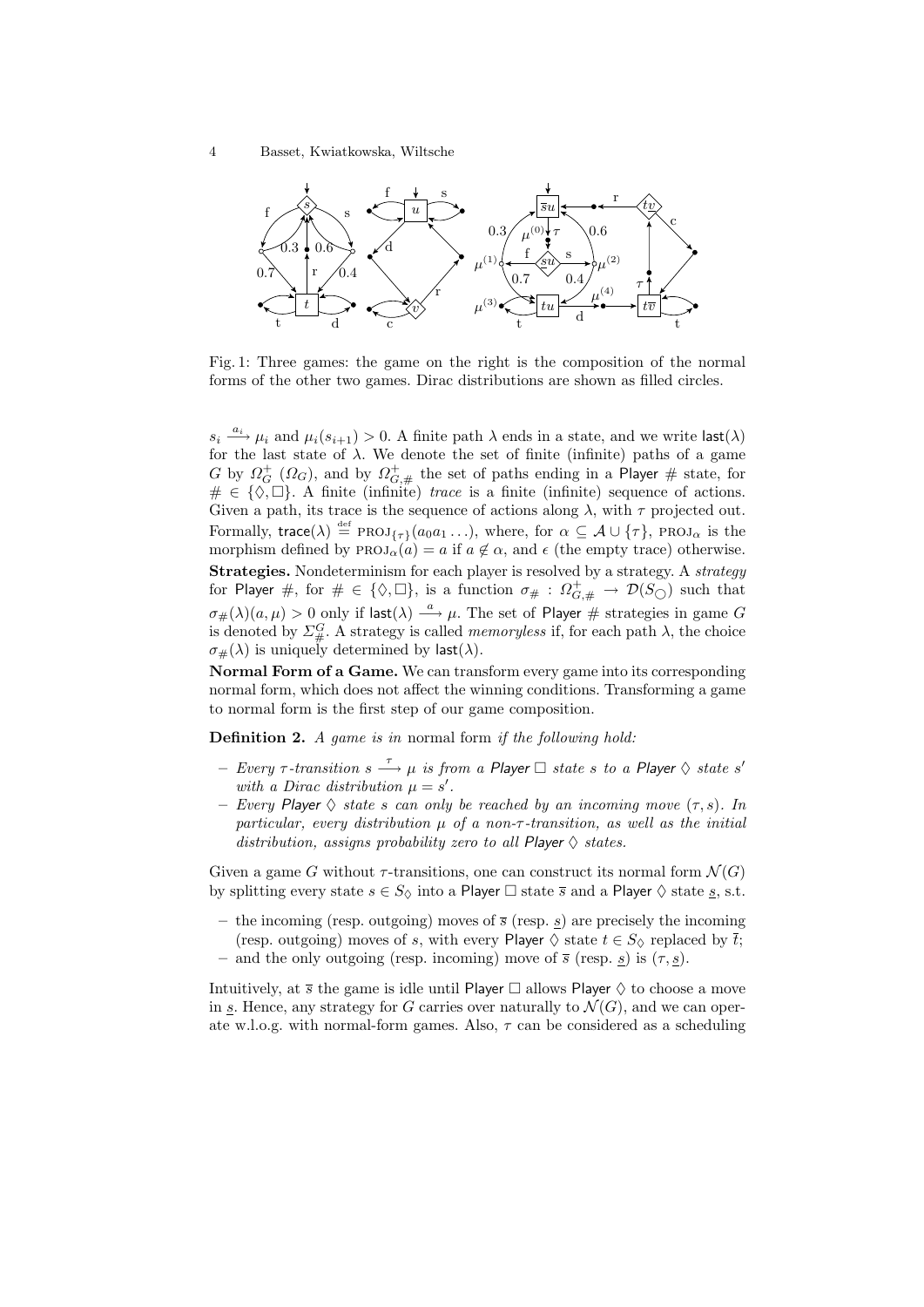choice. In the transformation to normal form, at most one such scheduling choice is introduced for each Player  $\Box$  state, but in the composition more choices can be added, so that Player  $\Box$  resolves nondeterminism arising from concurrency. Game Unfolding. Strategy application is defined on the unfolded game. The unfolding  $\mathcal{U}(G) = \langle \Omega_G^+, (\Omega_{G,\Box}^+, \Omega_{G,\Diamond}^+), \varsigma, \mathcal{A}, \longrightarrow \rangle$  of the game G is such that  $\lambda \stackrel{a}{\longrightarrow} \mu_{\lambda,a}$  if and only if  $\mathsf{last}(\lambda) \stackrel{a}{\longrightarrow} \mu$  and  $\mu_{\lambda,a}(\lambda(a,\mu)s) \stackrel{\text{def}}{=} \mu(s)$  for all  $s \in S$ .

An unfolded game is a set of trees (the roots are the support of the initial distribution), with potentially infinite depth, but finite branching. The entire history is stored in the states, so memoryless strategies suffice for unfolded games; formally, each strategy  $\sigma_{\Diamond} \in \Sigma_{\Diamond}^G$  straightforwardly maps to a memoryless strategy  $\mathcal{U}(\sigma_{\Diamond}) \in \Sigma_{\Diamond}^{\mathcal{U}(G)}$  by letting  $\mathcal{U}(\sigma_{\Diamond})(\lambda)(a,\mu_{\lambda,a}) = \sigma_{\Diamond}(\lambda)(a,\mu)$ . We denote by  $\mathcal{U}(G)_{\bigcirc}$  the set of moves of the unfolded form of a game  $G$  and by  $\mathcal{U}(G)_{\# \bigcirc}$  the set of moves following a Player # state that is of the form  $(a, \mu_{\lambda,a})$  with  $\lambda \in \Omega_{G,\#}^+$ . We remark that the unfolding of a normal form game is also in normal form.

#### 2.1 Induced PA

When only one type of nondeterminism is present in a game, it is a *probabilistic automaton (PA)*. PAs are well-suited for compositional modelling [\[16\]](#page-15-5), and can be used for verification, i.e. checking whether all behaviours satisfy a specification (when only Player  $\square$  is present), as well as strategy synthesis (when only Player  $\Diamond$  is present) [\[13\]](#page-15-3). A PA is a game where  $S_{\Diamond} = \emptyset$  and  $S_{\Box} = S$ , which we write here as  $\langle S, \varsigma, \mathcal{A}, \longrightarrow \rangle$ . This definition corresponds to modelling nondeterminism as an adverse, uncontrollable, environment, and so, by applying a Player  $\diamond$  strategy to a game to resolve the controllable nondeterminism, we are left with a PA where only uncontrollable nondeterminism for Player  $\Box$  remains.

<span id="page-5-0"></span>**Definition 3.** Given an unfolded game  $\mathcal{U}(G) = \langle \Omega_G^+, (\Omega_{G,\Box}^+, \Omega_{G,\Diamond}^+), \varsigma, \mathcal{A}, \longrightarrow \rangle$  in normal form and a strategy  $\sigma_{\Diamond} \in \Sigma^G_{\Diamond}$ , the induced PA is  $G^{\sigma_{\Diamond}} = \langle S', \varsigma, A, \longrightarrow' \rangle$ , where  $S' \subseteq \Omega_{G,\square}^+ \cup \mathcal{U}(G)_{\Diamond \bigcirc}$  is defined inductively as the reachable states, and

- <span id="page-5-1"></span>(I1)  $\lambda \rightarrow \mathcal{U}(\sigma_{\Diamond})(\lambda')$  iff  $\lambda \rightarrow \lambda'$  (Player  $\Diamond$  strategy chooses a move);
- <span id="page-5-2"></span>(I2)  $(a, \mu_{\lambda,a}) \stackrel{a}{\longrightarrow} \mu_{\lambda,a}$  for  $(a, \mu_{\lambda,a}) \in \mathcal{U}(G)_{\Diamond\bigcirc}$  (the chosen move is performed);
- <span id="page-5-3"></span>(I3)  $\lambda \stackrel{a}{\longrightarrow} \mu_{\lambda,a}$  iff  $\lambda \stackrel{a}{\longrightarrow} \mu_{\lambda,a}$  and  $\lambda \in \Omega_{G,\square}^+$  (external transitions from older Player  $\Box$  state remain unchanged).

The unfolded form of the game in Figure [1\(](#page-4-0)right) is shown in Figure  $2(a)$ , and strategy application is illustrated in Figure [2\(](#page-6-0)b).

#### 2.2 Induced DTMC

A discrete-time Markov chain (DTMC) is a model for systems with probabilistic behaviour only. When applying a Player  $\Box$  strategy to an induced PA, all nondeterminism is resolved, and a DTMC is obtained. A (labelled)  $DTMC$   $D$  is a PA such that, for each  $s \in S$ , there is at most one transition  $s \stackrel{a}{\longrightarrow} \mu$ .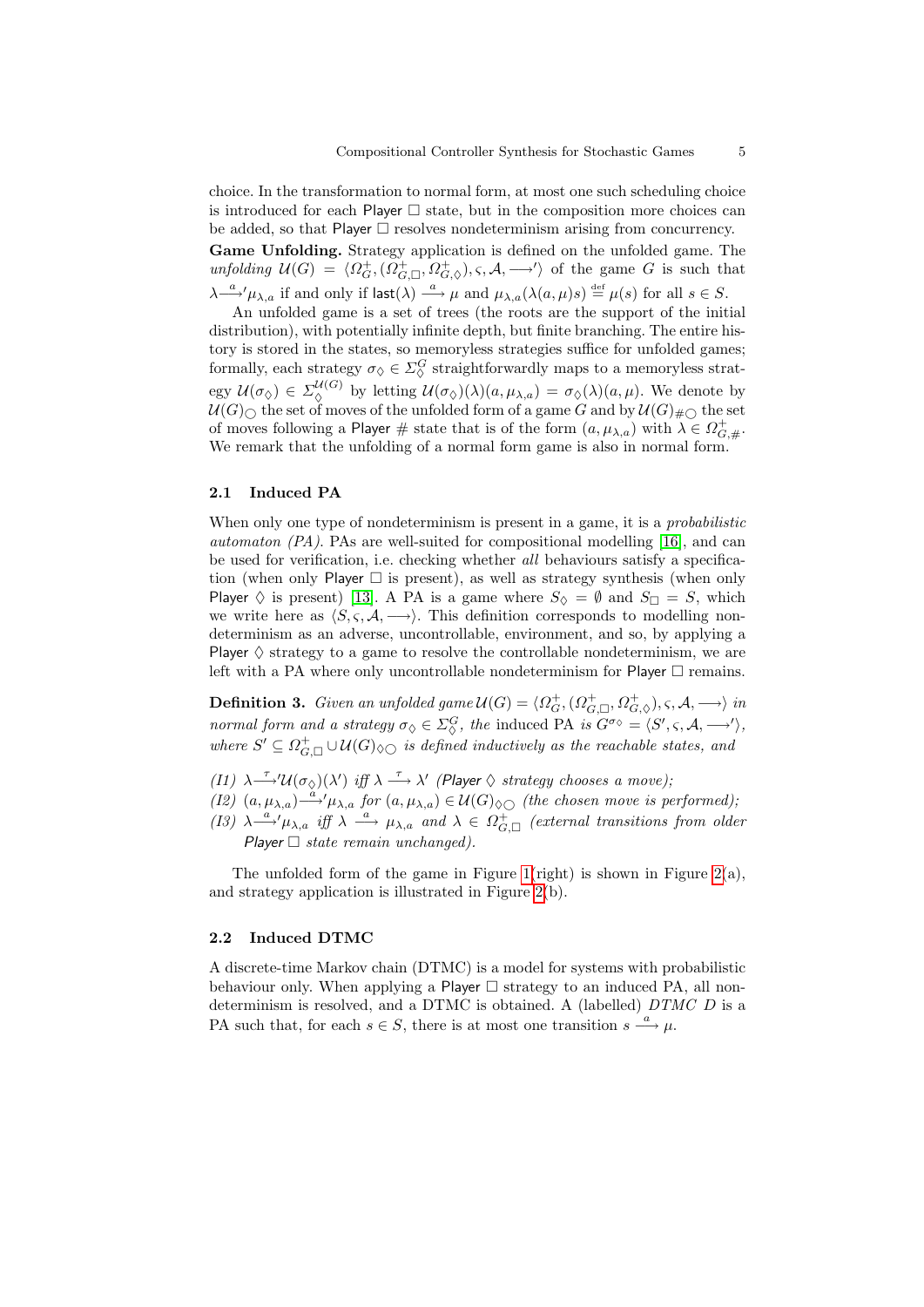

(right) unfolded.

(a) Game in Figure [1](#page-4-0) (b) Induced PA via the (c) Induced DTMC via the stratstrategy  $\sigma_{\lozenge}$  assigning egy  $\sigma_{\square} = \mathcal{U}(\sigma'_{\square})$  assigning  $\frac{2}{7}$  to t uniform probabilities. and  $\frac{5}{7}$  to d.

<span id="page-6-0"></span>Fig. 2: Game unfoldings. The dashed lines represent recursive application of unfolding and strategy application. Denote  $\lambda_0 = \bar{s}u$ ,  $\lambda_1 = \lambda_0(\tau, \mu_{\lambda_0,\tau}^{(0)})\underline{s}u$ ,  $\lambda_2 = \lambda_1(f, \mu_{\lambda_1}^{(1)})$  $\lambda_{\lambda_1,\text{f}}^{(1)}$ ) $\overline{s}u, \lambda_3 = \lambda_1(\text{f}, \mu_{\lambda_1,\text{f}}^{(1)})$  $\lambda_{\lambda_1,\text{f}}^{(1)}$ )tu,  $\lambda_4 = \lambda_3(\tau,\mu_{\lambda_3,\tau}^{(0)})\underline{su}.$ 

**Definition 4.** Given an unfolded PA  $\mathcal{U}(M) = \langle S, \varsigma, \mathcal{A}, \longrightarrow \rangle$  and a strategy  $\sigma_{\Box} \in$  $\Sigma^M_{\square}$ , the induced DTMC  $M^{\sigma_{\square}} = \langle S', \varsigma', A, \longrightarrow' \rangle$  is such that  $S' \subseteq \mathcal{U}(M)_{\square}$  is defined inductively as the states reachable via  $\zeta'$  and  $\longrightarrow'$ , where

 $(a, \mu_{\lambda,a}) \stackrel{a}{\longrightarrow} \mu_{\lambda,a}^{\sigma\Box}$ , such that, for all moves  $(b, \nu_{\lambda(a,\mu)t,b})$ , we let the distribution  $\mu_{\lambda,a}^{\sigma \square}(b,\nu_{\lambda(a,\mu)t,b}) \stackrel{\text{def}}{=} \mu(t)\sigma_{\square}(\lambda(a,\mu)t)(b,\nu);$  and - for all moves  $(b, \nu_{t,b}), \zeta'(b, \nu_{t,b}) \stackrel{\text{def}}{=} \zeta(t)\sigma_{\square}(t)(b, \nu).$ 

Note that an induced PA is already unfolded, and does not need to be unfolded again. We illustrate in Figure [2\(](#page-6-0)c) the application of a Player  $\Box$  strategy.

**Probability Measures.** We define the probability measure  $Pr_D$  of a DTMC D in the usual way. The *cylinder set* of a path  $\lambda \in \Omega_D^+$  (resp. trace  $w \in \mathcal{A}^*$ ) is the set of infinite paths (resp. traces) with prefix  $\lambda$  (resp. w). For a finite path  $\lambda = s_0(a_0, \mu_0)s_1(a_1, \mu_1)\dots s_n$  we define  $Pr_D(\lambda)$ , the measure of its cylinder set, by:  $Pr_D(\lambda) \stackrel{\text{def}}{=} \varsigma(s_0) \prod_{i=0}^{n-1} \mu_i(s_{i+1})$ . We write  $Pr_G^{\sigma_{\diamond}, \sigma_{\Box}}$  (resp.  $Pr_M^{\sigma_{\Box}}$ ) for the measure  $\Pr_{G^{\sigma_{\Diamond}},\sigma_{\Box}}$  (resp.  $\Pr_{M^{\sigma_{\Box}}})$ . The measures uniquely extend to infinite paths due to Carathéodory's extension theorem.

Given a finite trace  $w$ ,  $\mathsf{paths}(w)$  denotes the set of minimal finite paths with trace w, i.e.  $\lambda \in \text{paths}(w)$  if trace( $\lambda$ ) = w and there is no path  $\lambda' \neq \lambda$  with trace( $\lambda'$ ) = w and  $\lambda'$  being a prefix of  $\lambda$ . The measure of the cylinder set of w is  $\Pr_D(w) \stackrel{\text{def}}{=} \sum_{\lambda \in \text{paths}(w)} \Pr_D(\lambda)$ , and we call  $Pr_D$  the trace distribution of D.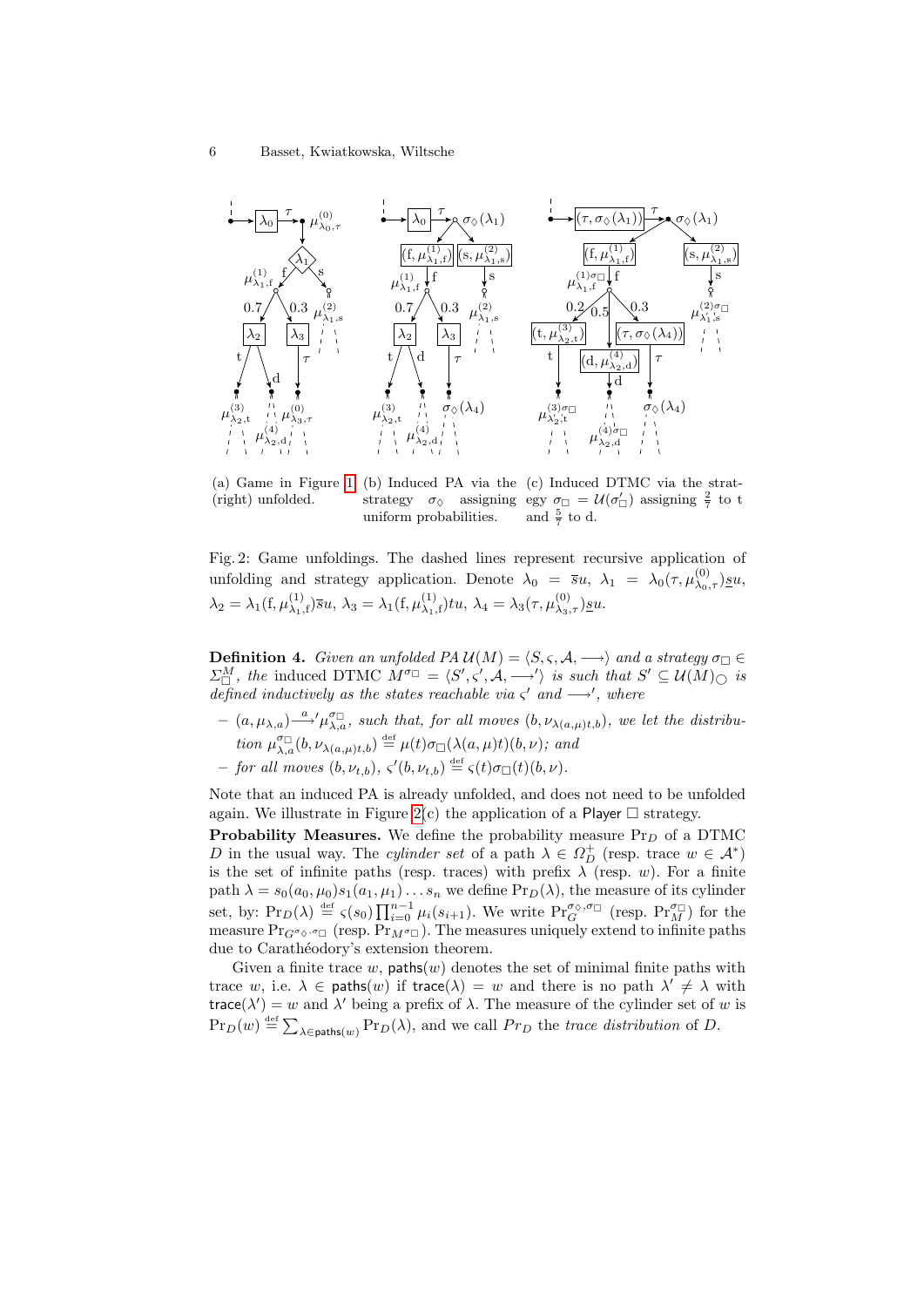Winning Conditions. Providing strategies for both players resolves all nondeterminism in a game, resulting in a distribution over paths. A specification  $\varphi$  is a predicate on trace distributions, and for a DTMC D we write  $D \models \varphi$  if  $\varphi(P_D)$ holds. A specification  $\varphi$  is defined on traces if  $\varphi(P_D) = \varphi(P_{D'})$  for all DTMCs  $D, D'$  such that  $P_D(w) = P_{D'}(w)$  for all traces w.

## <span id="page-7-0"></span>3 Composing stochastic games

We now introduce composition operators for games and Player  $\diamond$  strategies, leading towards a framework for compositional synthesis in Section [4.](#page-10-0) Games can be composed of several component games, and our composition is inspired by interface automata [\[8\]](#page-15-7), which have a natural interpretation as (concurrent) games.

#### 3.1 Game Composition

We provide a synchronising composition of games so that controllability is preserved for Player  $\Diamond$ , that is, actions controlled by Player  $\Diamond$  in the components are controlled by Player  $\Diamond$  in the composition. We endow each component game with an alphabet of actions A, where synchronisation on shared actions in  $\mathcal{A}^1 \cap \mathcal{A}^2$ is viewed as a (blocking) communication over ports, as in interface automata, though for simplicity we do not distinguish inputs and outputs. Synchronisation is multi-way and we do not impose input-enabledness of IO automata [\[7\]](#page-15-9).

Given *n* games  $G^i$  in normal form with respective state spaces  $S^i$ , for  $i \in I$ (let  $I = \{1, \ldots, n\}$  be the *index set* of the composed game), the state space of the composition is a subset of the Cartesian product  $S^1 \times \ldots \times S^n$ , whose states contain at most one Player  $\Diamond$  component thanks to the normal form. We denote by  $s^i$  the *i*th component of  $s \in S^1 \times \ldots \times S^n$ . Furthermore, every probability distribution in the composition is a product distribution. We say that a transition  $s \stackrel{a}{\longrightarrow} \mu$  involves the ith component if  $s^i \stackrel{a}{\longrightarrow} \mu^i$ .

<span id="page-7-1"></span>**Definition 5.** Given n games in normal form  $G^i = \langle S^i, (S^i_{\diamondsuit}, S^i_{\square}), \varsigma^i, \mathcal{A}^i, \longrightarrow^i \rangle$ ,  $i \in I$ , their composition is the game  $\|_{i \in I} G^i \stackrel{\text{def}}{=} \langle S, (S_{\Diamond}, S_{\Box}), \varsigma, \mathcal{A}, \longrightarrow \rangle$ , where

- $-S \subseteq S_{\Diamond} \cup S_{\Box}$ , with  $S_{\Box} \subseteq S_{\Box}^1 \times \cdots \times S_{\Box}^n$ , and  $S_{\Diamond} \subseteq \{s \in S^1 \times \cdots \times S^n \mid s \in S^1 \times \cdots \times S^n\}$  $\exists ! \iota \,.\, s^{\iota} \in S_{\lozenge}^{\iota}$  inductively defined to contain the states reachable from the initial distribution through the transition relation;
- $\mathbf{r}-\boldsymbol{\varsigma}=\varsigma^1\times\cdots\times\varsigma^n;$  (note that, due to the normal form,  $\boldsymbol{\varsigma}(\boldsymbol{s})>0$  only if  $\boldsymbol{s}\in S_{\square}$ )  $\mathcal{A} = \bigcup_{i=1}^n \mathcal{A}^i;$
- <span id="page-7-3"></span><span id="page-7-2"></span>– The transition relation  $\longrightarrow$  is defined such that
	- $s \stackrel{a}{\longrightarrow} \mu$  for  $a \neq \tau$  if
	- $(C1)$  at least one component is involved;
	- $(C2)$  the components involved in the transition are exactly those having a in their action alphabet;
	- $(C3)$  for the uninvolved components j (equivalently, that do not have a in their action alphabet), the state remains the same  $(\mu^{j} = s^{j})$ ;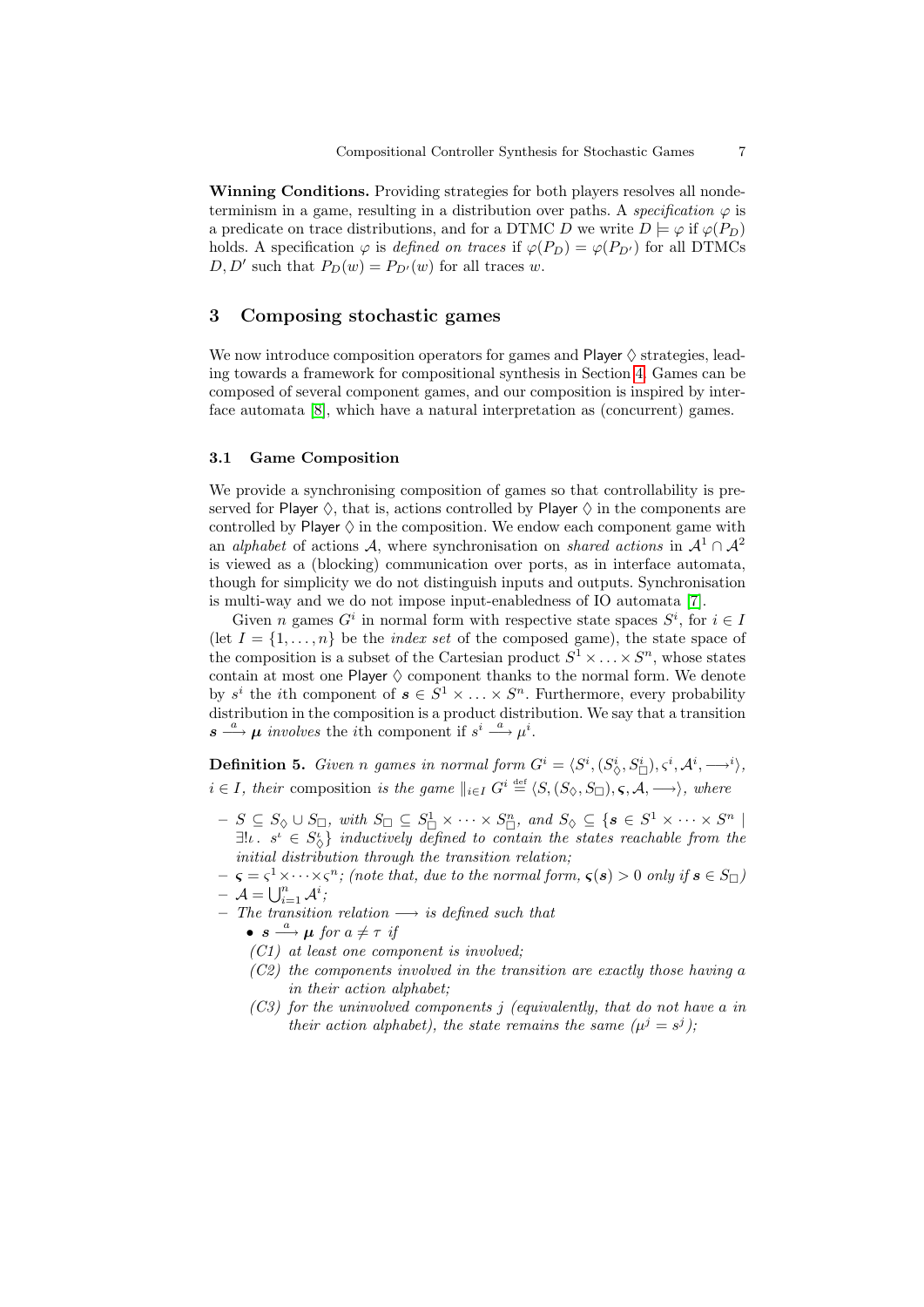- <span id="page-8-0"></span>(C4) if s is a Player  $\Diamond$  state then its only Player  $\Diamond$  component  $G^{\iota}$  is involved in the transition; and
- $s \stackrel{\tau}{\longrightarrow} t$  if only one component  $G^i$  is involved,  $s \in S_{\Box}$ , and s.t.  $En(t) \neq \emptyset$ .

We take the view that identity of the players must be preserved through composition to facilitate synthesis, and thus Player  $\diamond$  actions of the individual components are controlled by a single Player  $\Diamond$  in the composition. Player  $\Box$  in the composition acts as a scheduler, controlling which component advances and, in Player  $\square$  states, selecting among available actions, whether synchronised or not. Synchronisation in Player  $\diamondsuit$  states means that Player  $\diamondsuit$  in one component may indirectly control some Player  $\Box$  actions in another component. In particular, we can impose assume-guarantee contracts at the component level in the following sense. Player  $\diamondsuit$  of different components can cooperate to achieve a common goal: in one component Player  $\Diamond$  satisfies the goal B under an assumption A on its environment behaviour (i.e.  $A \rightarrow B$ ), while Player  $\Diamond$  in the other component ensures that the assumption is satisfied, against all Player  $\Box$  strategies.

Our game composition is both associative and commutative, facilitating a modular model development, and is closely related to PA composition [\[16\]](#page-15-5), with the condition  $(C_4)$  added. As PAs are just games without Player  $\diamond$  states, the game composition restricted to PAs is the same as classical PA composition. The condition  $\text{En}(t) \neq \emptyset$  for  $\tau$ -transitions ensures that a Player  $\diamondsuit$  state is never entered if it were to result in deadlock introduced by the normal form transformation. Deadlocks that were present before the transformation are still present in the normal form. In the composition of normal form games,  $\tau$ -transitions are only enabled in Player  $\Box$  states, and Player  $\Diamond$  states are only reached by such transitions; hence, composing normal form games yields a game in normal form.

In Figure [1,](#page-4-0) the game on the right is the composition of the normal forms of the two games on the left. The actions "f" and "s" are synchronised and controlled by Player  $\Diamond$  in *su*. The "d" action is synchronised and controlled by Player  $\Box$  in both components, and so it is controlled by Player  $\Box$  in the composition, in tu. The action "t" is not synchronised, and thus available in  $t\overline{v}$ and tu; it is, however, not available in  $tv$ , as it is a Player  $\diamond$  state controlled by  $\underline{v}$ . The action "c" is also not synchronised, and is available in  $t\underline{v}$ . The "r" action is synchronised; it is available both in  $t$  and in  $v$ , and hence also in  $tv$ .

Constructing the composition of n components of size  $|S|$  clearly requires time  $\mathcal{O}(|S|^n)$ . In strategy synthesis, the limiting factor is that applying the method on a large product game may be computationally infeasible. For example, the synthesis methods for multi-objective queries of [\[5\]](#page-15-12) that we build upon are exponential in the number of objectives and polynomial in the size of the state space, and the theoretical bounds can be impractical even for small systems (see [\[6\]](#page-15-2)). To alleviate such difficulties we focus on compositional strategy synthesis.

#### 3.2 Strategy Composition

<span id="page-8-1"></span>For compositional synthesis, we assume the following compatibility condition on component games: we require that actions controlled by Player  $\Diamond$  in one game are enabled and fully controlled by Player  $\diamond$  in the composition.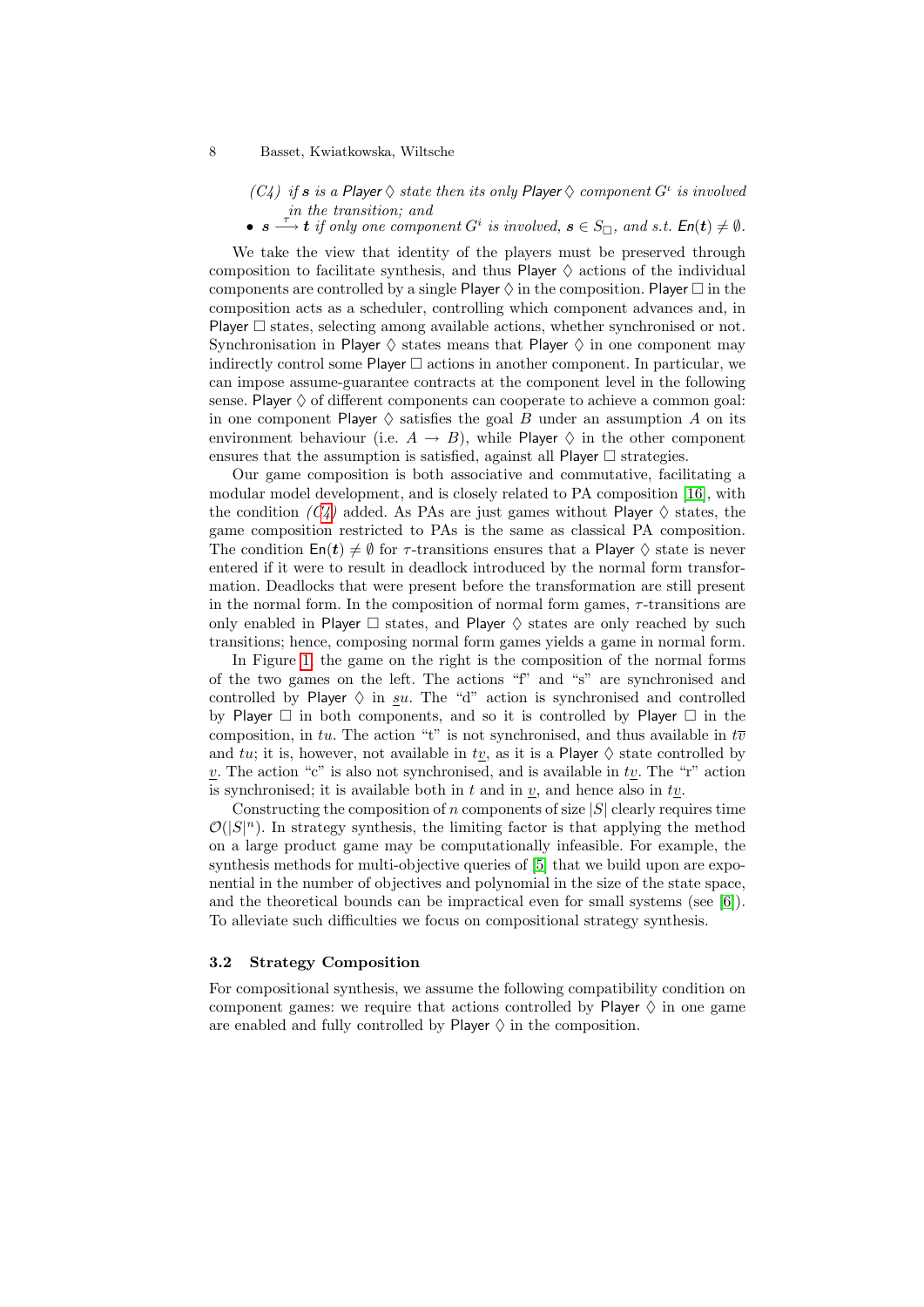**Definition 6.** Games  $G^1, \ldots, G^n$  are compatible if, for every Player  $\diamondsuit$  state  $s \in S_{\lozenge}$  in the composition with  $s^{\iota} \in S_{\lozenge}^{\iota}$ , if  $s^{\iota} \stackrel{a}{\longrightarrow}^{\iota} \mu^{\iota}$  then there is exactly one distribution  $\nu$ , denoted by  $\langle \mu^{\iota} \rangle_{s,a}$ , such that  $s \stackrel{a}{\longrightarrow} \nu$  and  $\nu^{\iota} = \mu^{\iota}$ . (That is, for  $i \neq \iota$  such that  $a \in \mathcal{A}^i$ , there exists exactly one a-transition enabled in  $s^i$ .)

Our compatibility condition is analogous to that for single-threaded interface automata [\[8\]](#page-15-7). It remains to be seen if this condition can be relaxed without affecting preservation properties of the winning conditions.

**Composing Strategies.** Given a path  $\lambda$  of a composed game  $\mathcal{G} = \parallel_{i \in I} G^i$ , for each individual component  $G^i$  one can retrieve the corresponding path  $[\lambda]^i$  that contains precisely the transitions  $G^i$  is involved in. The *projection*  $[\cdot]^i : \Omega^+_{\mathcal{G}} \to \Omega^+_{G^i}$ is defined inductively so that, for all states  $t \in S$  and paths  $\lambda(a, \mu)t \in \Omega_{\mathcal{G}}^{+}$  (with possibly  $a = \tau$ ), we have  $[s]^i \stackrel{\text{def}}{=} s^i$ ; and inductively that  $[\lambda(a, \mu)t]^i \stackrel{\text{def}}{=} [\lambda]^i(a, \mu^i)t^i$ if  $\mathsf{last}(\lambda)^i \stackrel{a}{\longrightarrow}^i \mu^i$ , and  $[\lambda]^i$  otherwise.

Recall that a Player  $\Diamond$  state s of the composed game has exactly one component s<sup>t</sup> that is a Player  $\Diamond$  state in  $G^t$ ; we say that the *t*th Player  $\Diamond$  controls s. Given a Player  $\Diamond$  strategy for each component, the strategy for the composed game plays the strategy of the Player  $\Diamond$  controlling the respective states.

<span id="page-9-1"></span>**Definition 7.** Let  $\sigma_{\diamondsuit}^i$ ,  $i \in I$ , be Player  $\diamondsuit$  strategies for compatible games. Their composition,  $\sigma_{\Diamond} = ||_{i \in I} \sigma_{\Diamond}^i$ , is defined such that  $\sigma_{\Diamond}(\lambda)(a, \langle \mu^{\iota} \rangle_{\mathbf{s},a}) \stackrel{\text{def}}{=} \sigma_{\Diamond}^{\iota}([\lambda]^{\iota})(a, \mu^{\iota})$ for all  $\lambda \in \Omega^+_{{\mathcal{G}}}$  with  ${\boldsymbol{s}} = {\boldsymbol{l}}$ ast $(\lambda) \in S_{\Diamond}$ .

From this definition, strategy composition is clearly associative. Note that, for each choice, the composed strategy takes into account the history of only one component, which is less general than using the history of the composed game.

#### 3.3 Properties of the Composition

We now show that synthesising strategies for compatible individual components is sufficient to obtain a composed strategy for the composed game.

Functional Simulations. We introduce functional simulations, which are a special case of classical PA simulations [\[16\]](#page-15-5), and show that they preserve winning conditions over traces. Intuitively, a PA  $M'$  functionally simulates a PA  $M$  if all behaviours of  $M$  are present in  $M'$ , and if strategies translate from  $M$  to  $M'$ .

Given a distribution  $\mu$ , and a partial function  $f : S \to S'$  defined on the support of  $\mu$ , we write  $\overline{f}(\mu)$  for the distribution defined by  $\overline{f}(\mu)(s') \stackrel{\text{def}}{=} \sum_{f(s)=s'} \mu(s)$ . A functional simulation from a PA M to a PA M' is a partial function  $\hat{f}: S \to S'$ such that  $\overline{f}(\varsigma) = \varsigma'$ , and if  $s \stackrel{a}{\longrightarrow} \mu$  in M then  $f(s) \stackrel{a}{\longrightarrow} \overline{f}(\mu)$  in M'.

<span id="page-9-0"></span>**Lemma 1.** Given a functional simulation from a PA  $M$  to a PA  $M'$  and a specification  $\varphi$  defined on traces, for every strategy  $\sigma_{\Box} \in \Sigma_{\Box}^M$  there is a strategy  $\sigma'_{\square} \in \Sigma_{\square}^{M'}$  such that  $(M')^{\sigma'_{\square}} \models \varphi \Leftrightarrow M^{\sigma_{\square}} \models \varphi$ .

**Key Lemma.** The PA  $\|_{i \in I} (G^i)^{\sigma_{\lozenge}^i}$  is constructed by first unfolding each component, applying the Player  $\diamond$  strategies, and then composing the resulting PAs,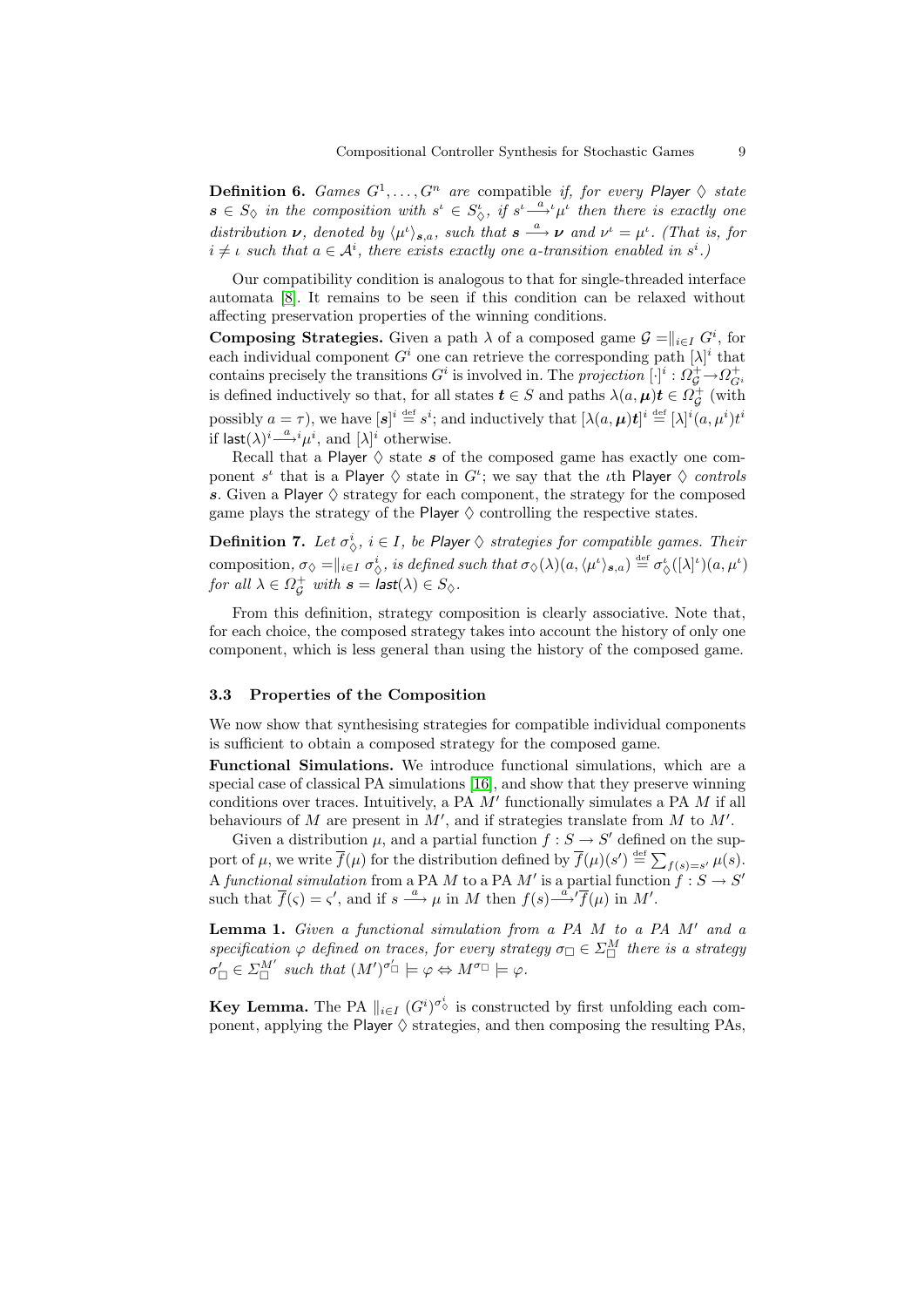while the PA  $(\parallel_{i \in I} G^i)^{\parallel_{i \in I} \sigma_{\phi}^i}$  is constructed by first composing the individual components, then unfolding, and applying the composed Player  $\diamondsuit$  strategy. The following lemma justifies, via the existence of a functional simulation, that composing Player  $\diamond$  strategies preserves the trace distribution between such PAs, and hence yields a fully compositional approach.

<span id="page-10-1"></span>**Lemma 2.** Given compatible games  $G^i$ ,  $i \in I$ , and respective Player  $\diamond$  strategies  $\sigma^i_\Diamond$ , there is a functional simulation from  $(\parallel_{i\in I} G^i)^{\parallel_{i\in I}\sigma^i_\Diamond}$  to  $\parallel_{i\in I} (G^i)^{\sigma^i_\Diamond}$ .

In general, there is no simulation in the other direction, as in the PA composition one can no longer distinguish states in the induced PA that were originally Player  $\diamond$  states, and so condition  $\langle C_4 \rangle$  of the composition is never invoked.

### <span id="page-10-0"></span>4 Compositional Synthesis

Applying strategies synthesised for games to obtain induced PAs allows us to reuse compositional rules for PAs. Using Lemma [2,](#page-10-1) we can then lift the result back into the game domain. This process is justified in Theorem [1](#page-10-2) below.

#### <span id="page-10-3"></span>4.1 Composition Rules

We suppose the designer is supplying a game  $\mathcal{G} = ||_{i \in I} G^i$  composed of atomic games  $G_i$ , together with specifications defined on traces  $\varphi_i$ ,  $i \in I$ , and show how, using our framework, strategies  $\sigma_{\Diamond}^{i}$  synthesised for  $G^{i}$  and  $\varphi_{i}$  can be composed to a strategy  $\sigma_{\diamondsuit} = ||_{i \in I} \sigma_{\diamondsuit}^i$  for  $\mathcal{G}$ , satisfying a specification  $\varphi$  defined on traces.

<span id="page-10-2"></span>**Theorem 1.** Given a rule  $\mathfrak{P}$  for PAs  $\mathcal{M}_i$  and specifications  $\varphi^i_j$  and  $\varphi$  defined on traces, then the rule  $\mathfrak G$  holds for all Player  $\Diamond$  strategies  $\sigma_{\Diamond}^i$  of compatible games  $G<sup>i</sup>$  with the same action alphabets as the corresponding PAs, where

$$
\mathfrak{P} \equiv \frac{\mathcal{M}_i \models \varphi_j^i \quad 1 \le j \le m \quad i \in I}{\|\mathbf{i}\mathbf{i} - \mathcal{M}_i\mathbf{j}\| \varphi_j}, \qquad \text{and} \quad \mathfrak{G} \equiv \frac{(G^i)^{\sigma^i_{\Diamond}} \models \bigwedge_{j=1}^m \varphi_j^i \quad i \in I}{(\|\mathbf{i}\mathbf{i} - \mathbf{i} - \mathbf{i}\|^i)\|\mathbf{i}\mathbf{i} - \mathbf{i} - \mathbf{i}\|^i} \mathfrak{P}_j.
$$

Theorem [1](#page-10-2) enables the compositional synthesis of strategies in an automated way. First, synthesis is performed for atomic components  $G^i$ ,  $i \in I$ , by obtaining for each i a Player  $\Diamond$  strategy  $\sigma_{\Diamond}^i$  for  $G^i \models \bigwedge_{j=1}^m \varphi_j^i$ . We apply  $\mathfrak P$  with  $\mathcal M_i \stackrel{\text{\tiny def}}{=}$  $(G<sup>i</sup>)<sup>\sigma</sup>$ <sup>*i*</sup> to deduce that  $\varphi$  holds in  $\|_{i=1}^{n}$   $(G<sup>i</sup>)<sup>\sigma</sup>$ <sup>*i*</sup> and, using Lemma [1](#page-9-0) and [2,](#page-10-1) that  $\|i \in I$   $\sigma_{\diamondsuit}^i$  is a winning strategy for Player  $\diamondsuit$  in  $\|_{i=1}^n G^i$ . The rules can be applied recursively, making use of associativity of the game and strategy composition.

#### 4.2 Multi-Objective Queries

In this section we leverage previous work on compositional verification for PAs in order to compositionally synthesise strategies for games.

Reward and LTL Objectives. The expected value of a function  $\rho : A^* \to$  $\mathbb{R}_{\pm\infty}$  over traces in a DTMC D is  $\mathbb{E}_D[\rho] \stackrel{\text{def}}{=} \lim_{n\to\infty} \sum_{w\in\mathcal{A}^n} \Pr_D(w)\rho(w)$ , if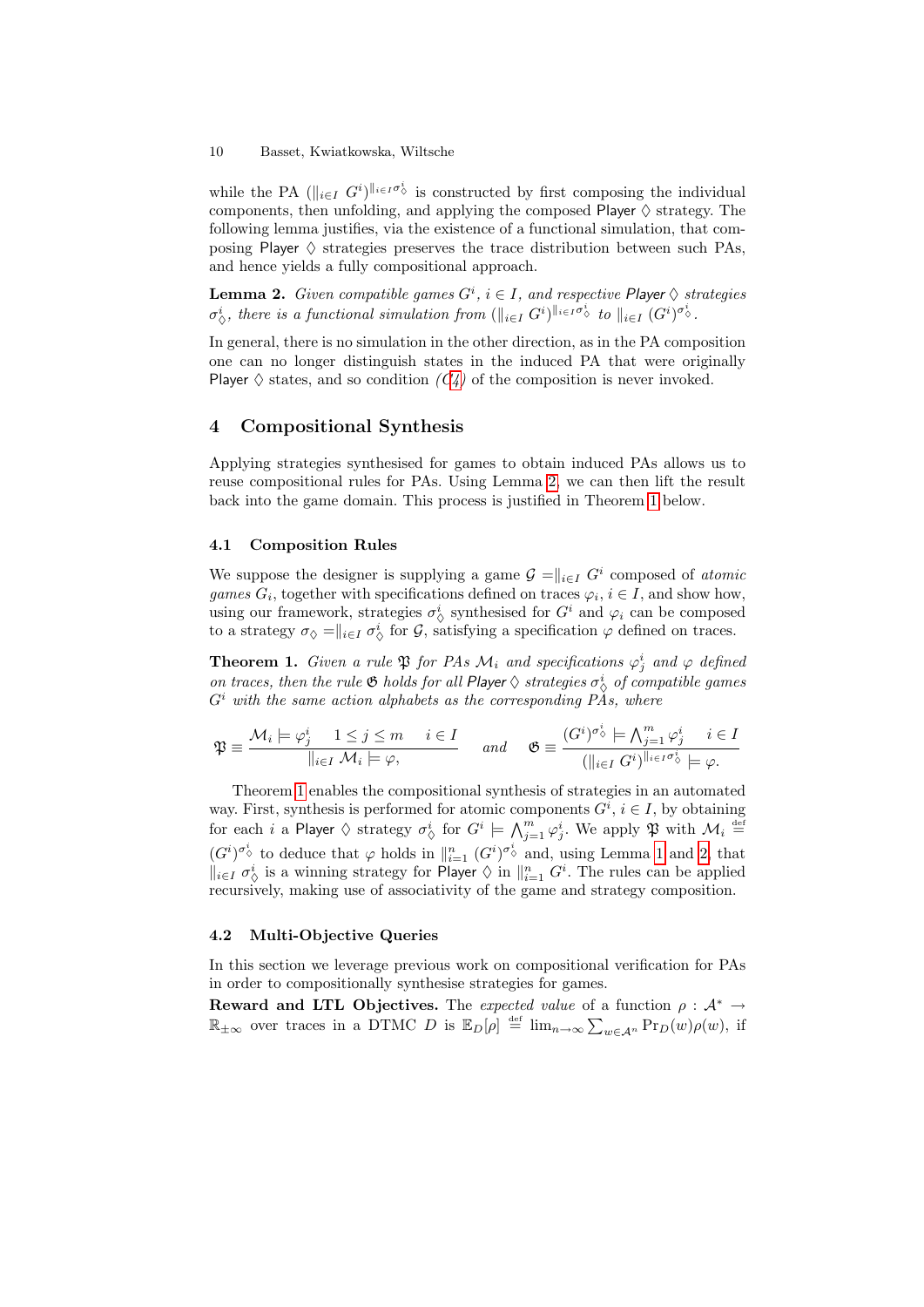the limit exists in  $\mathbb{R}_{\pm\infty}$ . We denote by  $\mathbb{E}_G^{\sigma_{\diamond},\sigma_{\Box}}$  (resp.  $\mathbb{E}_M^{\sigma_{\Box}}$ ) the expected value in a game  $G$  (resp. PA  $M$ ) under the respective strategies. A reward structure of a game with actions A is a function  $r : A_r \to \mathbb{Q}$ , where  $A_r \subseteq A$ . Given a reward structure r such that either  $r(a) \leq 0$  or  $r(a) \geq 0$  for all actions a occurring infinitely often on a path, the *total reward* for a trace  $w = a_0 a_1 \dots$ is  $rew(r)(w) \stackrel{\text{def}}{=} \lim_{t \to \infty} \sum_{i=0}^{t} r(a_i)$ , which is measurable thanks to the restrictions imposed on r. Given reward structures  $r_j, j \in J$ , for all  $a \in \bigcup_{j \in J} A_{r_j}$  we let  $(\sum_{j\in J} r_j)(a)$  be the sum of the  $r_j(a)$  that are defined for a.

To express LTL properties over traces, we use the standard LTL operators (cf. [\[15\]](#page-15-15)); in particular, the operators F and G stand for eventually and always, respectively. For a DTMC D, and an LTL formula  $\Xi$  over actions  $\mathcal{A}_{\Xi}$ , define  $\Pr_D(\Xi) \stackrel{\text{def}}{=} \Pr_D(\{\lambda \in \Omega_D \mid \text{PROJ}_{\mathcal{A} \setminus \mathcal{A}_{\Xi}}(\text{trace}(\lambda)) \models \Xi\}),\$  that is, the measure of infinite paths with traces satisfying  $\Xi$ , where actions not in  $\mathcal{A}_{\Xi}$  are disregarded.

A reward (resp. LTL) objective is of the form  $r \triangleright v$  (resp.  $\Xi \triangleright v$ ), where r is a reward structure,  $\Xi$  is an LTL formula,  $v \in \mathbb{Q}$  is a bound, and  $\blacktriangleright \in \{\geq, >\}.$ A reward objective  $r \rightarrow v$  (resp. LTL objective  $\overline{E} \rightarrow v$ ) is true in a game G under a pair of strategies  $(\sigma_{\Diamond}, \sigma_{\Box})$  if and only if  $\mathbb{E}_G^{\sigma_{\Diamond}, \sigma_{\Box}}[rew(r)] \rightarrow v$  (resp.  $\Pr_G^{\sigma_{\diamondsuit},\sigma_{\Box}}(\tilde{\Xi}) \blacktriangleright v$ , and similarly for PAs and DTMCs. Minimisation of rewards can be expressed by reverting signs.

**Multi-Objective Queries.** A *multi-objective query* (MQ)  $\varphi$  is a Boolean combination of reward and LTL objectives, and its truth value is defined inductively on its syntax. An MQ  $\varphi$  is a *conjunctive query* (CQ) if it is a conjunction of objectives. Given an MQ with bounds  $v_1, v_2, \ldots$ , call  $\mathbf{v} = (v_1, v_2, \ldots)$  the target. Denote by  $\varphi[\mathbf{x}]$  the MQ  $\varphi$ , where, for all i,  $r_i \blacktriangleright v_i$  is replaced by  $r_i \blacktriangleright x_i$ , and  $\Xi_i \blacktriangleright v_i$  is replaced by  $\Xi_i \blacktriangleright x_i$ . Given a game G (resp. PA M) we write  $G^{\sigma_{\Diamond},\sigma_{\Box}} \models \varphi$  (resp.  $M^{\sigma_{\Box}} \models \varphi$ ), if the query  $\varphi$  evaluates to true under the respective strategies. We write  $M \models \varphi$  if  $M^{\sigma} \Box \models \varphi$  for all  $\sigma \Box \in \Sigma_{\Box}^M$ . We say that an MQ  $\varphi$  is *achievable* in a game G if there is a Player  $\Diamond$  strategy  $\sigma_{\Diamond}$  such that  $G^{\sigma\phi} \models \varphi$ , that is,  $\sigma_{\phi}$  is winning for  $\varphi$  against all possible Player  $\Box$  strategies. We require that expected total rewards are bounded, that is, we ask for any reward structure r in an MQ  $\varphi$  that  $G^{\sigma_{\Diamond},\sigma_{\Box}} \models r < \infty \land r > -\infty$  for all  $\sigma_{\Diamond}$  and  $\sigma_{\Box}$ .

Fairness. Since PA rules as used in Theorem [1](#page-10-2) often include fairness conditions, we recall here the concept of unconditional process fairness based on [\[1\]](#page-15-16). Given a composed PA  $\mathcal{M} = ||_{i \in I} M^i$ , a strategy  $\sigma_\Box$  is unconditionally fair if  $\mathcal{M}^{\sigma_\Box} \models u$ , where  $\mathsf{u} \stackrel{\text{def}}{=} \bigwedge_{i \in I} \mathsf{GF} \mathcal{A}_i \geq 1$ , that is, each component makes progress infinitely often with probability 1. We write  $\mathcal{M} \models^{\mathsf{u}} \varphi$  if, for all unconditionally fair strategies  $\sigma \Box \in \Sigma \Box$ ,  $\mathcal{M}^{\sigma} \Box \models \varphi$ ; this is equivalent to  $\mathcal{M} \models \mathsf{u} \rightarrow \varphi$  (the arrow  $\rightarrow$  stands for the standard logical implication), and so MQs can incorporate fairness.

Applying Theorem [1.](#page-10-2) In particular, for the premises in Theorem [1](#page-10-2) we can use the compositional rules for PAs developed in [\[12\]](#page-15-8), which are stated for MQs. Thus, the specification  $\varphi$  for the composed game can, for example, be a CQ, or a summation of rewards, among others. Unconditional fairness corresponds precisely to the fairness conditions used in the PA rules of [\[12\]](#page-15-8). When the PA rules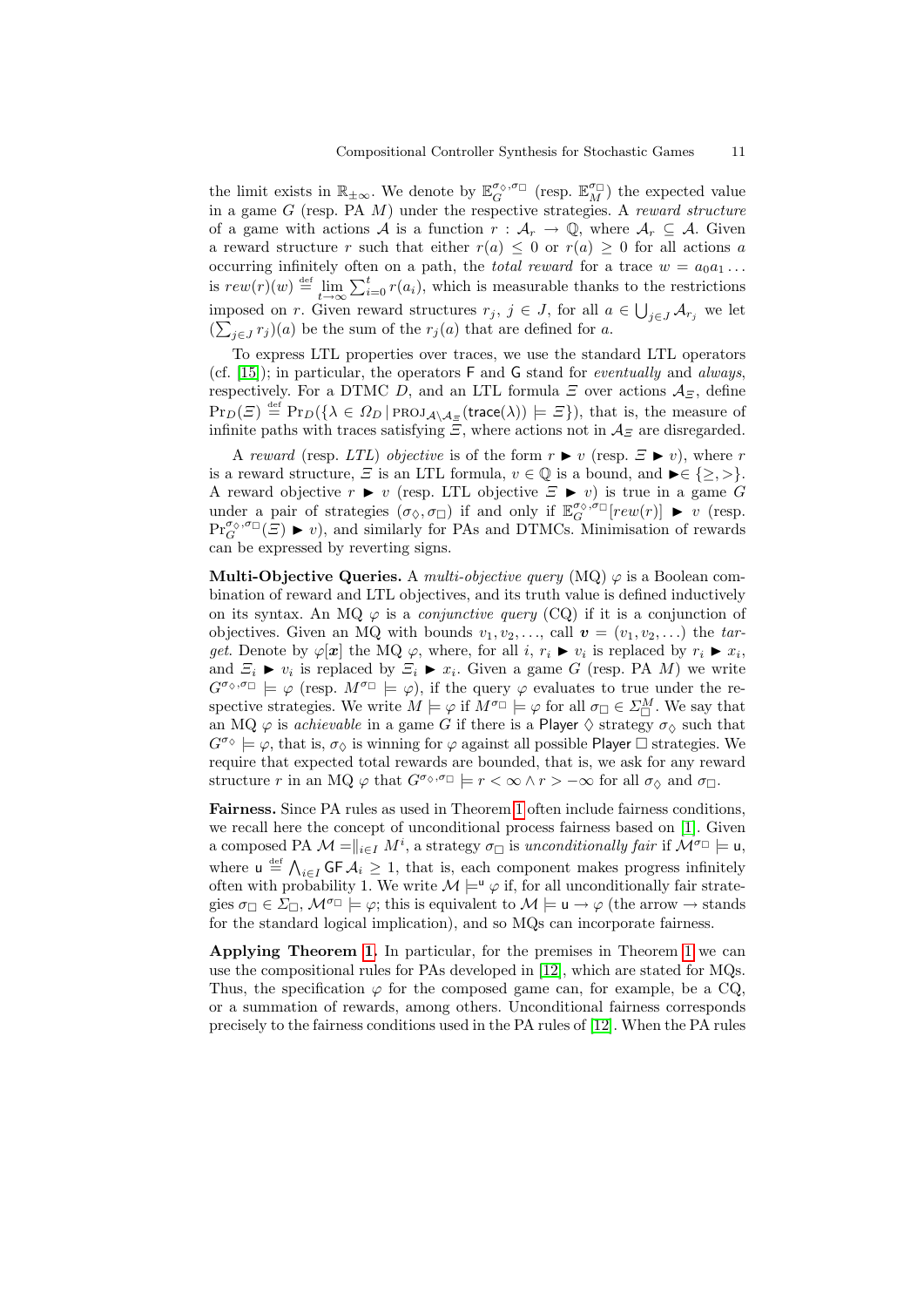include fairness assumptions, note that, for a single component, unconditional fairness is equivalent to only requiring deadlock-freedom.

#### <span id="page-12-1"></span>4.3 Compositional Pareto Set Computation

We describe in this section how to pick the targets of the objectives  $\varphi_i$  in com-positional rules, such as those in Theorem [1,](#page-10-2) so that  $\varphi$  is achievable.

**Pareto Sets.** Given an MQ  $\varphi$  with N objectives, vector  $\mathbf{v} \in \mathbb{R}^N$  is a *Pareto* vector if and only if  $\varphi[\mathbf{v} - \varepsilon]$  is achievable for all  $\varepsilon > 0$ , and  $\varphi[\mathbf{v} + \varepsilon]$  is not achievable for any  $\varepsilon > 0$ . The downward closure of the set of all such vectors is called a *Pareto set*, where the downward closure of a set  $X$  is defined as  $\mathsf{dwc}(X) \stackrel{\scriptscriptstyle{\mathsf{def}}}{=} \{\bm{y} \in \mathbb{R}^N \, | \, \exists \bm{x} \in X \, . \, \bm{x} \geq \bm{y} \}.$  Given  $\varepsilon > 0,$  an  $\varepsilon\text{-}approximation$  of a Pareto set P is a set of vectors Q satisfying that, for any  $w \in Q$ , there is a vector  $v \in P$  such that  $\|v - w\| \leq \varepsilon$ , and for every  $v \in P$  there is a vector  $w \in Q$  such that  $\|\boldsymbol{v} - \boldsymbol{w}\| \leq \varepsilon$ , where  $\|\cdot\|$  is the Manhattan norm.

Under-approximating Pareto Sets. We can compositionally compute an under-approximation of the Pareto set for  $\varphi$ , which we illustrate in Figure [3.](#page-13-0)

Consider N reward structures,  $r_1, \ldots, r_N$ , and objectives  $\varphi^i, i \in I$ , over these reward structures for respective games  $G^i$ , as well as an objective  $\varphi$ , over the same reward structures, for the composed game  $\mathcal{G} = ||_{i \in I} G^i$ . Note that, for each  $1 \leq j \leq N$ , the reward structure  $r_j$  may be present in several objectives  $\varphi^i$ . Let  $P^i$  be the Pareto set for  $G^i \models \varphi^i$ , for  $i \in I$ , and so each point  $v^{(i)} \in P^i$ represents a target vector for the MQ  $\varphi^{i}[\boldsymbol{v}^{(i)}]$  achievable in the game  $G^{i}$ .

For a Pareto set  $P^i$ , define the *lifting*  $[P^i]$  to all N reward structures by  $[P^i] \stackrel{\text{def}}{=} \{v \in \mathbb{R}^N_{\pm\infty} \mid \text{ the coordinates of } v \text{ appearing in } \varphi^i \text{ are in } P^i\}.$  The set  $P' \stackrel{\text{def}}{=} \bigcap_{i \in I} [P^i]$  is the set of target vectors for all M reward structures, which are consistent with achievability of all objectives  $\varphi^i$  in the respective games. The projection<sup>[1](#page-12-0)</sup> P'' of P' onto the space of reward structures appearing in  $\varphi$ then yields an under-approximation of the Pareto set P for  $\varphi$  in the composed game  $\mathcal{G}$ , that is,  $P'' \subseteq P$ . A point  $v \in P''$  can be achieved by instantiating the objectives  $\varphi^i$  with any targets  $v^{(i)}$  in  $P'$  that match v.

#### <span id="page-12-2"></span>4.4 Compositional MQ Synthesis

We now describe our compositional strategy synthesis method.

MO Synthesis for Component Games. A game is *stopping* if, under any strategy pair, with probability 1 a part of the game is reached where the proper-ties no longer change, see Appendix [E.](#page-23-0) A strategy is  $\varepsilon$ -optimal for an MQ  $\varphi$  with target v if it achieves  $\varphi[\mathbf{v} - \varepsilon]$  for all  $\varepsilon > 0$ . From [\[5\]](#page-15-12) we have that, for atomic stopping games with MQs, it is decidable whether an  $\varepsilon$ -optimal strategy exists (optimal strategies may not exist), and, ε-optimal strategies can be represented finitely using stochastic memory update (see Appendix [A\)](#page-16-0).

<span id="page-12-0"></span><sup>&</sup>lt;sup>1</sup> More generally, if  $\varphi$  contains items such as  $r_i + r_j \triangleright v_i + v_j$ , as in the (SUM-REWARD) rule of [\[12\]](#page-15-8), a new dimension is introduced combining the rewards as required.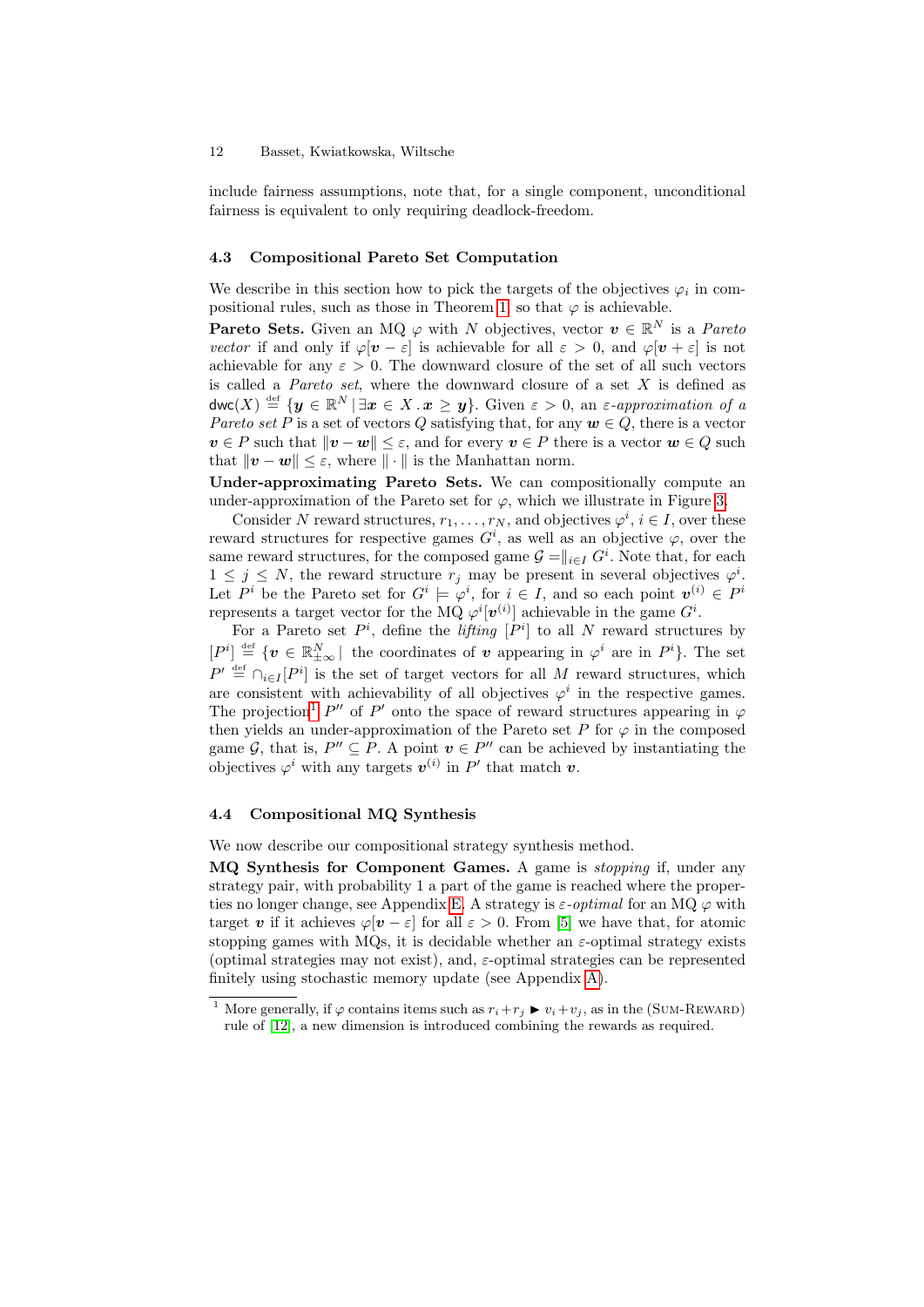

<span id="page-13-0"></span>Fig. 3: Compositional Pareto set computation (a); weight vector selection (b).

under-approximates the Pareto set P for  $\varphi$ .

We compute a strategy for an MQ in CNF  $\bigwedge_{i=1}^{n} \bigvee_{j=1}^{m} r_{i,j} \geq v_{i,j}$  by imple-menting value iteration based on [\[5\]](#page-15-12). First, set an initial accuracy,  $a \leftarrow \frac{1}{2}$ . For each  $0 \leq i \leq n$ , select a corresponding  $0 \leq j_i \leq m$ . Then uniformly iterate over weights  $x_i \in [0, 1 - a/2]^m$  by gridding with accuracy a, keeping the j<sub>i</sub>th dimension constant at  $1 - a/2$ . The pattern of selected vectors is shown for  $m = 2$ dimensions in Figure [3\(](#page-13-0)b). At each selection of  $x_i$ , check, using the CQ algorithm of [\[6\]](#page-15-2), if  $\bigwedge_{i=1}^{n} (\sum_{j=1}^{m} x_i^j \cdot r_{i,j} \geq \sum_{j=1}^{m} x_i^j \cdot v_{i,j})$  is realisable, and, if so, return the winning strategy. Otherwise, if all options for selecting  $j_i$  are exhausted, refine the accuracy to  $a \leftarrow \frac{a}{2}$  and repeat.

Every point  $y \in \mathbb{R}^n$  in a CQ Pareto set with weights  $x_1, \ldots, x_n \in \mathbb{R}^m_{\geq 0}$ corresponds to intersection of half-spaces  $x_i \cdot z \geq y^i$ ; the union over all choices of weight vectors is the  $\varepsilon$ -approximation of the corresponding MQ Pareto set.

MQ Synthesis for Composed Games. Our method for compositional strategy synthesis, based on synthesis for atomic games, is summarised as follows:

- <span id="page-13-1"></span>(S1) User Input: A composed game  $\mathcal{G} = ||_{i \in I} G^i$ , MQs  $\varphi^i$ ,  $\varphi$ , and matching PA rules for use in Theorem [1.](#page-10-2)
- <span id="page-13-4"></span>(S2) First Stage: Obtain  $\varepsilon$ -approximate Pareto sets  $P^i$  for  $G^i \models \varphi^i$ , and compute  $P''$  as in Section [4.3.](#page-12-1)
- <span id="page-13-5"></span>(S3) User Feedback: Pick targets v for  $\varphi$  from P'' and matching targets  $v^{(i)}$ for  $\varphi^i$  from  $P^i$ .
- <span id="page-13-2"></span>(S4) Second Stage: Synthesise strategies  $\sigma_{\Diamond}^i$ , for  $G^i \models \varphi^i[v^{(i)}]$ , and compose them using Definition [10](#page-17-0) in Appendix [A.](#page-16-0)
- <span id="page-13-3"></span>(S5) **Output:** A composed strategy  $\|_{i \in I} \sigma_{\Diamond}^{i}$ , winning for  $\mathcal{G} \models \varphi[\boldsymbol{v}]$  by Theorem [1.](#page-10-2)

Steps ([S1\)](#page-13-1), ([S4\)](#page-13-2) and ([S5\)](#page-13-3) are sufficient if the targets are known, while ([S2\)](#page-13-4) and ([S3\)](#page-13-5) are an additional feature enabled by the Pareto set computation.

#### <span id="page-13-6"></span>4.5 Case Study

We illustrate our approach with an example, briefly outlined here; see Appendix [F](#page-23-1) for more detail. We model an Internet-enabled fridge that autonomously

 $\{\frac{1}{2},\frac{1}{4},\frac{1}{8}\}.$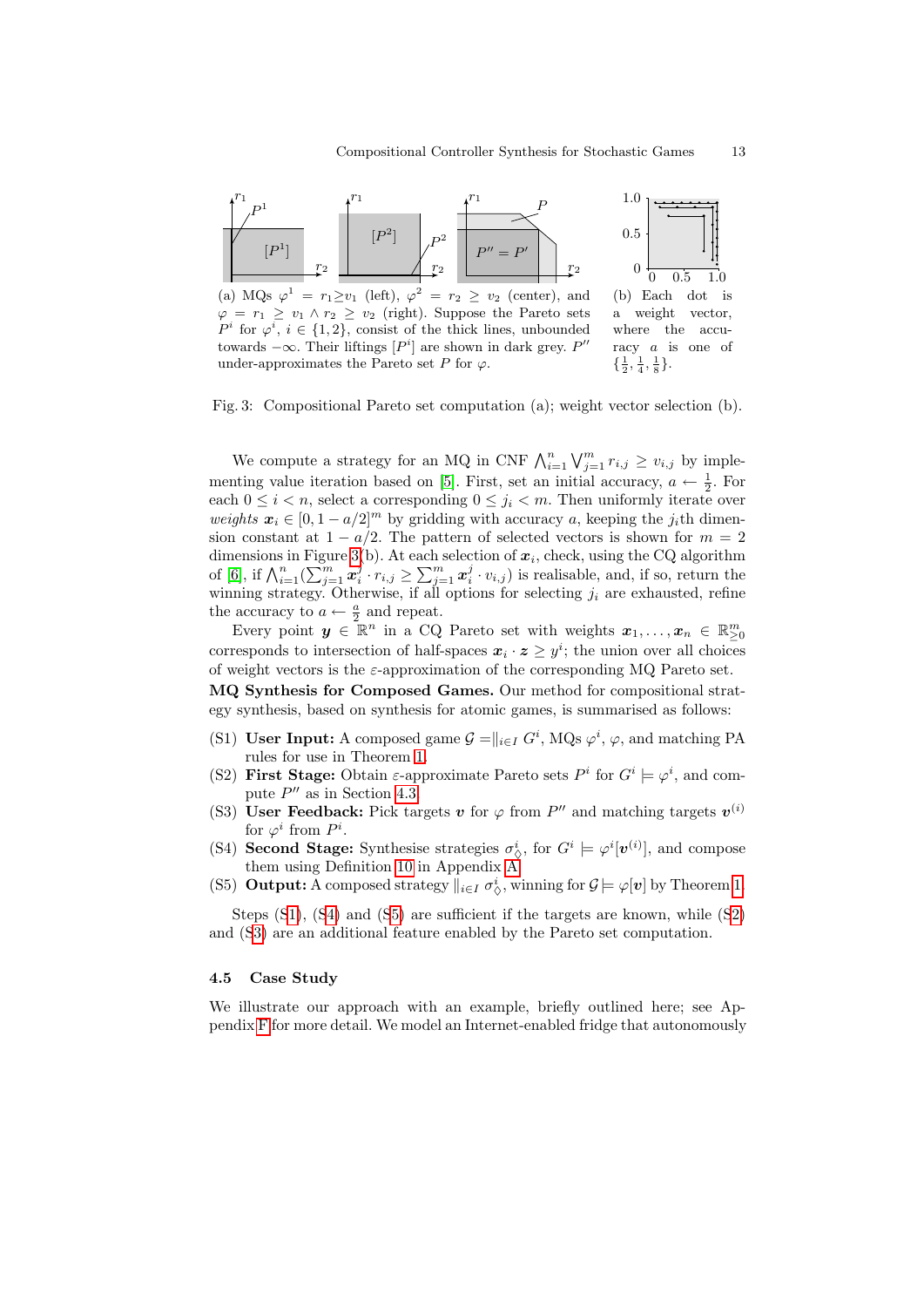<span id="page-14-0"></span>Table 1: Run time comparison between compositional and monolithic strategy synthesis. For the CQ value iteration (cf.  $[6]$ ) we use 60, 400 and 200 iterations for the fridge, trader and composed model, respectively. Computations were done on a 2.8 GHz Intel<sup>®</sup> Xeon<sup>®</sup> CPU, with 32 GB RAM, under Fedora 14.

| $\boxed{\text{Traders}(n)   \text{State Space Size}  }$ |         |      |             |               | Running Time [s] |                                           |            |  |
|---------------------------------------------------------|---------|------|-------------|---------------|------------------|-------------------------------------------|------------|--|
|                                                         | $F T_i$ |      | Composition | Compositional |                  |                                           | Monolithic |  |
|                                                         |         |      |             |               |                  | Pareto Set Strategies Pareto Set Strategy |            |  |
|                                                         | 11 7    |      | 0.006       | 31.0          | 0.2              | 10.9                                      | 0.26       |  |
| $\overline{2}$                                          | 23 7    | 119  | 0.1         | 400.0         | 0.37             | 6570.0                                    | 161.0      |  |
| 3                                                       | 39–7    | 698  | 2.0         | 407.0         | 2.4              | > 3h                                      |            |  |
|                                                         | 159 7   | 3705 | 75.0        | 4870.0        | 1.4              | > 5h                                      |            |  |

selects between different digital agents selling milk whenever restocking is needed. We compute the Pareto sets and strategies in a prototype implementation as an extension of PRISM-games [\[4\]](#page-15-17).

The fridge repeatedly invites offers from several traders, and decides whether to accept or decline the offers, based on the quality of each offer. The objective is for the traders to maximise the unit price, and for the fridge to maximise the amount of milk it purchases. For n traders  $T_i$ ,  $1 \leq i \leq n$ , and a fridge F, denote the composition  $C \stackrel{\text{def}}{=} (\|_{i=1}^n T_i) \| F$ . We use the following reward objectives  $O_i \equiv$  "offers made by  $T_i$ "  $\geq v_{o_i}$ ,  $A_i \equiv$  "offers of  $T_i$  accepted"  $\geq v_{a_i}$ ,  $Q_i \equiv$ "quality of offers made by  $T_i$ "  $\geq v_{q_i}$ ,  $\hat{\mathbb{S}}_i \equiv$  "unit price of  $T_i$ "  $\geq v_{\hat{\mathbb{S}}_i}$ , and  $\# \equiv$ "amount of milk obtained by  $F'' \ge v_{\#}$ , and synthesise strategies as explained in Section [4.1](#page-10-3) according to the rule:

$$
\frac{F \models \bigwedge_{j=1}^{n} (O_j \to A_j) \land (\bigwedge_{j=1}^{n} Q_j \to \#) \quad T_i \models A_i \to (Q_i \land \$_i) \quad 1 \leq i \leq n}{C \models \bigwedge_{j=1}^{n} (O_j \to \$_j) \land (\bigwedge_{j=1}^{n} O_j \to \#).
$$

The main advantages of compositional synthesis are a dramatic improvement in efficiency and the compactness of strategies, as indicated in Table [1.](#page-14-0) In general, the strategies are randomised and history dependent. For the case of two traders, with the target that we selected, we generate a strategy where the traders make an expensive offer in the first round with probability 0.91, but from then on consistently make less expensive bulk offers.

## 5 Conclusion

We have defined a synchronising composition for stochastic games, and formulated a compositional approach to controller synthesis by leveraging techniques for compositional verification of PAs [\[12\]](#page-15-8) and multi-objective strategy synthe-sis of [\[5,](#page-15-12)[6\]](#page-15-2). We have extended the implementation of [\[6\]](#page-15-2) to synthesise  $\varepsilon$ -optimal strategies for two-player stochastic games for total expected reward objectives in conjunctive normal form. We intend to investigate relaxing the compatibility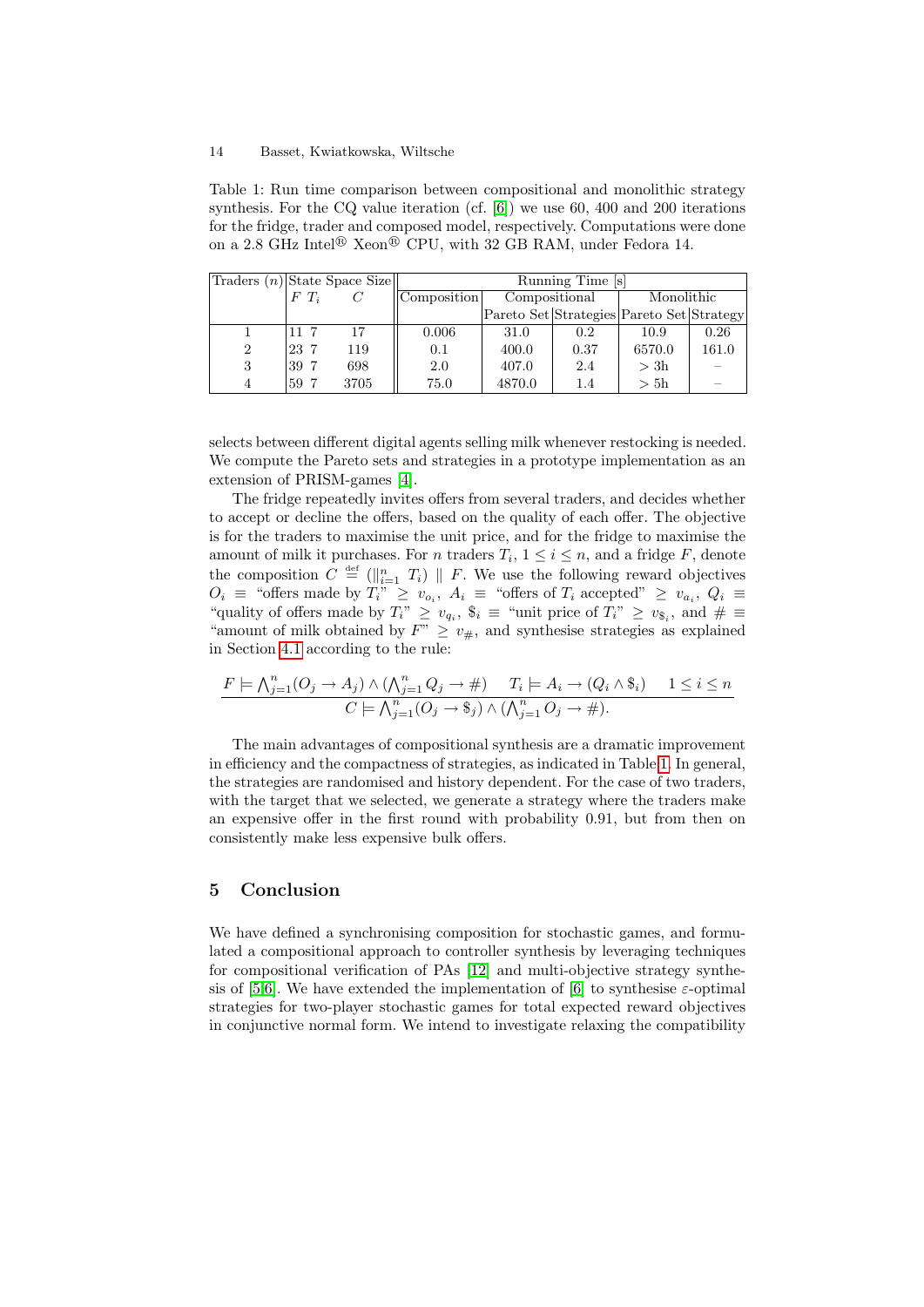condition and consider notions of fairness weaker than unconditional fairness to broaden the applicability of our methods.

Acknowledgements. The authors thank Dave Parker and Vojtěch Forejt for helpful discussions. The authors are partially supported by ERC Advanced Grant VERIWARE.

## References

- <span id="page-15-16"></span>1. C. Baier, M. Größer, and F. Ciesinski. Quantitative analysis under fairness constraints. In ATVA'09, volume 5799 of LNCS, pages 135-150. Springer.
- <span id="page-15-0"></span>2. M. Campbell, M. Egerstedt, J. P. How, and R. M. Murray. Autonomous driving in urban environments: approaches, lessons and challenges. Phil. Trans. R. Soc. A, 368(1928):4649–4672, 2010.
- <span id="page-15-10"></span>3. K. Chatterjee, M. Jurdziński, and T. Henzinger. Simple stochastic parity games. In CSL'03, volume 2803 of LNCS, pages 100–113. Springer.
- <span id="page-15-17"></span>4. T. Chen, V. Forejt, M. Kwiatkowska, D. Parker, and A. Simaitis. PRISM-games: A model checker for stochastic multi-player games. In TACAS'13, volume 7795 of LNCS, pages 185–191. Springer.
- <span id="page-15-12"></span>5. T. Chen, V. Forejt, M. Kwiatkowska, A. Simaitis, and C. Wiltsche. On stochastic games with multiple objectives. In MFCS'13, volume 8087 of LNCS, pages 266– 277. Springer.
- <span id="page-15-2"></span>6. T. Chen, M. Kwiatkowska, A. Simaitis, and C. Wiltsche. Synthesis for multiobjective stochastic games: An application to autonomous urban driving. In QEST'13, volume 8054 of LNCS, pages 322–337. Springer.
- <span id="page-15-9"></span>7. L. Cheung, N. Lynch, R. Segala, and F. Vaandrager. Switched PIOA: Parallel composition via distributed scheduling. TCS, 365(1–2):83–108, 2006.
- <span id="page-15-7"></span>8. L. de Alfaro and T.A. Henzinger. Interface automata. SIGSOFT Softw. Eng. Notes, 26(5):109–120, 2001.
- <span id="page-15-11"></span>9. J. Filar and K. Vrieze. Competitive Markov decision processes. Springer, 1996.
- <span id="page-15-13"></span>10. M. Gelderie. Strategy composition in compositional games. In ICALP'13, volume 7966 of LNCS, pages 263–274. Springer.
- <span id="page-15-14"></span>11. S. Ghosh, R. Ramanujam, and S. Simon. Playing extensive form games in parallel. In CLIMA'10, volume 6245 of LNCS, pages 153–170. Springer.
- <span id="page-15-8"></span>12. M. Kwiatkowska, G. Norman, D. Parker, and H. Qu. Compositional probabilistic verification through multi-objective model checking. Information and Computation, 232:38–65, 2013.
- <span id="page-15-3"></span>13. M. Kwiatkowska and D. Parker. Automated verification and strategy synthesis for probabilistic systems. In ATVA'13, volume 8172 of LNCS, pages 5–22. Springer.
- <span id="page-15-1"></span>14. N. Ozay, U. Topcu, R.M. Murray, and T. Wongpiromsarn. Distributed synthesis of control protocols for smart camera networks. In ICCPS'11, pages 45–54. IEEE.
- <span id="page-15-15"></span>15. A. Pnueli. The temporal logic of programs. In FOCS'77, pages 46–57. IEEE.
- <span id="page-15-5"></span>16. R. Segala. Modelling and Verification of Randomized Distributed Real Time Systems. PhD thesis, Massachusetts Institute of Technology, 1995.
- <span id="page-15-4"></span>17. Lloyd S Shapley. Stochastic games. Proc. Natl. Acad. Sci. USA, 39(10):1095, 1953.
- <span id="page-15-18"></span>18. A. Simaitis. Automatic Verification of Competitive Stochastic Systems. PhD thesis, Univ. Oxford, 2013.
- <span id="page-15-6"></span>19. A. Sokolova and E.P. de Vink. Probabilistic automata: system types, parallel composition and comparison. In VOSS'04, volume 2925 of LNCS, pages 1–43. Springer.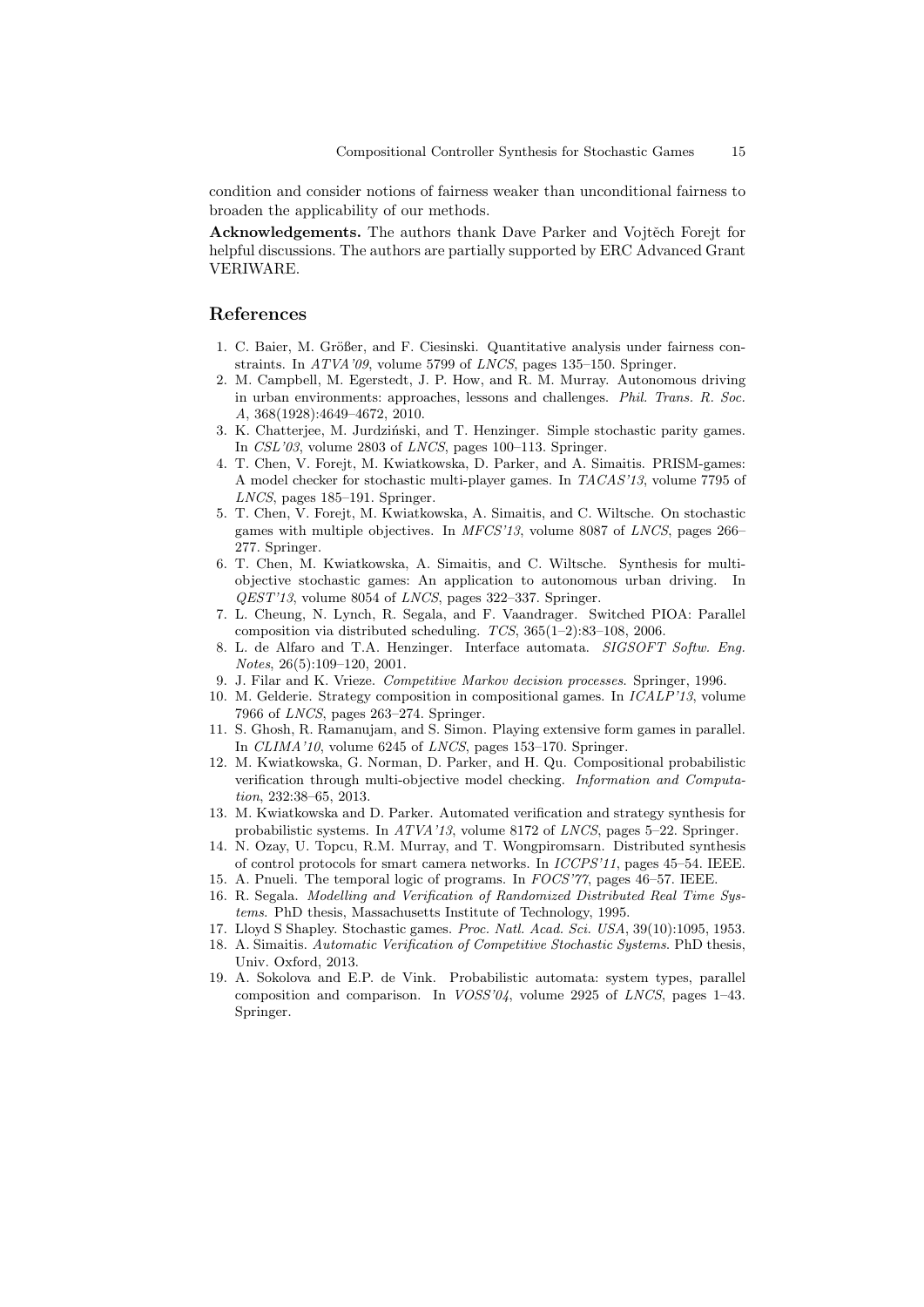### <span id="page-16-0"></span>A SU strategies

We introduce stochastic memory update (SU) strategies, since we use them in the proof of Lemma [1,](#page-9-0) and because the synthesis methods of [\[6\]](#page-15-2), which we employ in Section [4,](#page-10-0) produce such strategies.[2](#page-16-1) SU strategies keep internal memory that can be updated stochastically. This formulation is equally powerful as the standard formulation used in the main text, but SU strategies can be exponentially more succinct than the standard formulation above [\[18\]](#page-15-18). Note, however, that finite memory SU strategies are strictly more powerful than finite memory strategies in the standard formulation, see [\[5\]](#page-15-12).

**Definition 8.** A stochastic update (SU) strategy  $\sigma_{\#}$  of Player  $\#$  is a tuple  $\langle \mathfrak{M}, \sigma_{\#}^n, \sigma_{\#}^u, \alpha \rangle$ , where

- $\mathfrak{M}$  is a countable set of memory elements;
- $\sigma_{\#}^u : \mathfrak{M} \times S \cup S_{\bigcirc} \to \mathcal{D}(\mathfrak{M})$  is a memory update function,
- $-\sigma^{\ddot{n}}_{\#}: S_{\#} \times \mathfrak{M} \to \mathcal{D}(S_{\bigcirc})$  is a next move function s.t.  $\sigma_{\#}^{n}(s, m)(a, \mu) > 0$  only if  $s \stackrel{a}{\longrightarrow} \mu$ ; and
- $\alpha : S \to \mathcal{D}(\mathfrak{M})$  is an initial distribution on the memory.

As the game proceeds, in Player # states, the next move  $\sigma_{\#}^n(s,m)$  is picked stochastically based on the current memory  $m$  and the current state  $s$ . Memory is updated both when selecting a move  $(a, \mu)$ , and when entering a state s (sampled from  $\mu$ ), and the next memory element  $\sigma^u_{\#}(m, \gamma')$  is picked stochastically based on the current memory element m and the next state or move  $\gamma'$ . The memory M is considered internal and not visible to the other player.

The semantics of SU strategies are defined by inducing a DTMC for the strategies of both players at the same time, and, equivalently, one can define the semantics as follows, by transforming SU strategies into the standard formulation.[3](#page-16-2) Note that the induced PA cannot be defined using SU strategies, since this would reveal the internal memory of Player  $\diamondsuit$  to Player  $\square$ .

<span id="page-16-3"></span>**Definition 9.** Given an SU strategy  $\sigma_{\#}$  define the strategy  $\widehat{\sigma_{\#}}$  for all  $\lambda \in$  $\Omega_{G,\#}^+$  and transitions  $s \xrightarrow{a} \mu$  for which  $s = \text{last}(\lambda)$ , by letting  $\widehat{\sigma}_{\#}(\lambda)(a,\mu) \triangleq \sum_{m \in \mathfrak{M}} d(\lambda)(m) \sigma_{\#}^n(s,m)(a,\mu)$ , where  $d(\lambda)$  is defined inductively by  $\lim_{m\in\mathfrak{M}}d(\lambda)(m)\sigma_{\#}^{n}(s,m)(a,\mu),$  where  $d(\lambda)$  is defined inductively by

- $-d(s) \stackrel{\text{def}}{=} \alpha(s);$  and
- $-\left(d(\lambda(a,\mu)s')(m)\right)^{\text{def}}\sum_{n,n'\in\mathfrak{M}}d(\lambda)(n)\sigma_{\#}^u(n,(a,\mu))(n')\sigma_{\#}^u(n',s')(m).$

Intuitively, the function  $d$  maps a path to the distribution of memory elements after seeing the path. For an SU strategy  $\sigma_{\Diamond}$ , we hence write  $G^{\sigma_{\Diamond}}$  for  $G^{\widehat{\sigma_{\Diamond}}}$ .

<span id="page-16-1"></span>T. Brázdil, V. Broček, K. Chatterjee, V. Forejt, and A. Kučera. Two Views on Multiple Mean-Payoff Objectives in Markov Decision Processes. In LICS'11, pages 33–42.

<span id="page-16-2"></span><sup>3</sup> T. Chen, V. Forejt, M. Kwiatkowska, A. Simaitis, A. Trivedi, and M. Ummels. Playing Stochastic Games Precisely. Technical Report RR-12-03. University of Oxford, 2013.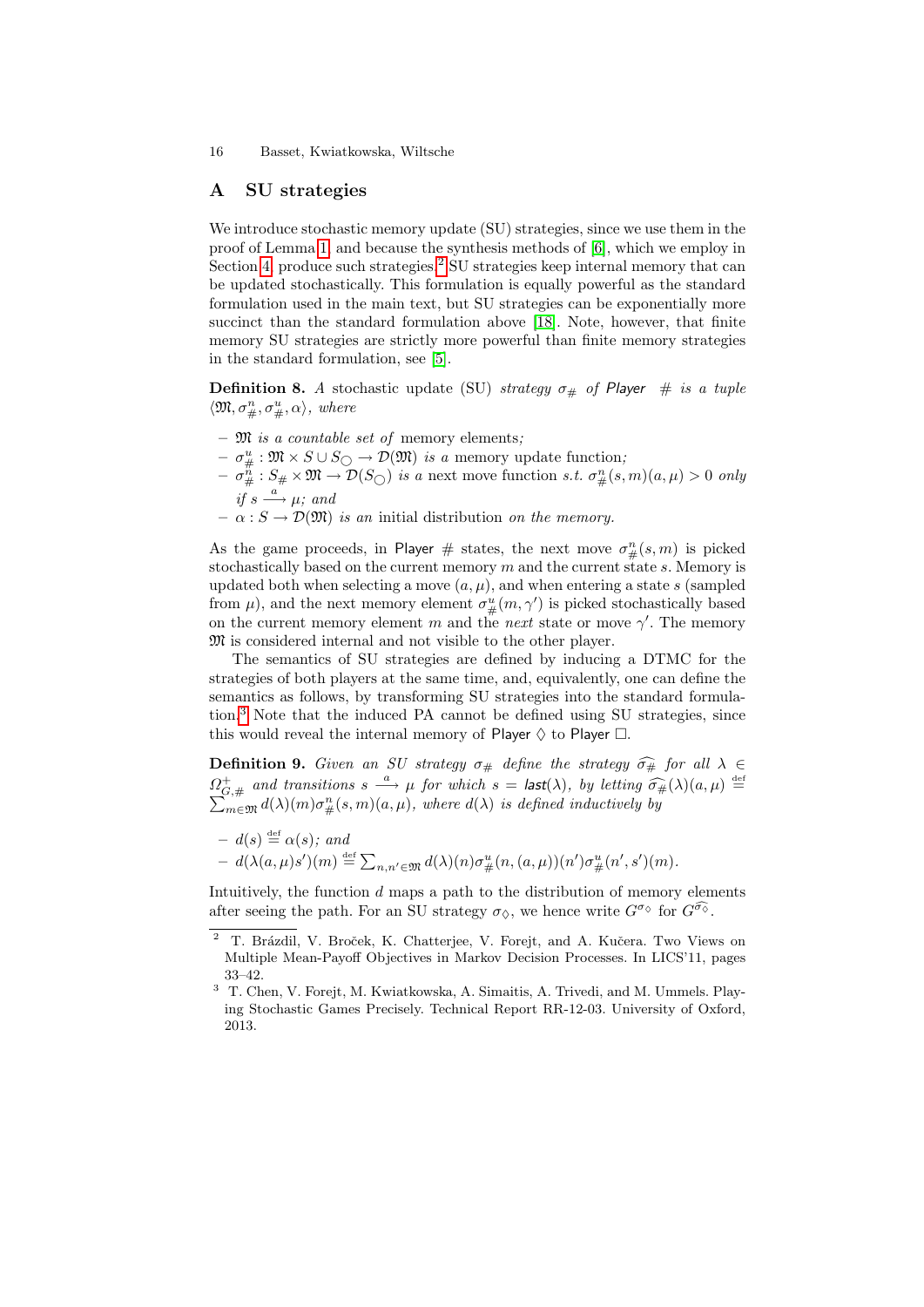Composing SU Strategies. For compositional synthesis, after obtaining SU strategies, we compose these strategies directly without applying Definition [9,](#page-16-3) so as not to sacrifice their compactness.

The memory update function of the composed SU strategy ensures that the memory in the composition is the same as if the SU strategies were applied to the games individually. Technically, only the next state or move is available to the memory update function, and so, when moving to a state, it can no longer be recovered which components synchronised, unless the memory elements are unique for each state or move. We assume, therefore, w.l.o.g. that we can recover the action  $a$  that is part of the current move from the current memory element  $m$ , written  $\textsf{act}(m) \stackrel{\text{\tiny def}}{=} a$ .

We slightly abuse notation and write  $\gamma$  for a state s or move  $(a, \mu)$  of the composition, and denote by  $\gamma^i = (a, \mu^i)$  the *i*th component of a move. Define the set of components that synchronise on a transition labelled by  $a \neq \tau$  by  $\mathsf{Sync}(a) \stackrel{\text{def}}{=} \{i \in I \mid a \in \mathcal{A}_i\}.$  In the following definition, K denotes the set of indices of components that update their memory during a transition of the composed game.

<span id="page-17-0"></span>**Definition 10.** Let  $\sigma_\Diamond^i = \langle \mathfrak{M}^i, \sigma_\Diamond^{u,i}, \sigma_\Diamond^{n,i}, \alpha^i \rangle, \ i \in I, \ be \ SU \ Player \ \Diamond \ strategies$ for compatible games. Their composition is  $|_{i\in I}\sigma_{\Diamond}^{i} \stackrel{\text{def}}{=} \langle \mathfrak{M}, \sigma_{\Diamond}^{u}, \sigma_{\Diamond}^{n}, \alpha \rangle$ , where

- $\; \mathfrak{M} = \prod_{i \in I} \mathfrak{M}^i;$
- $-\sigma_{\Diamond}^n(s, m) (a, \langle \mu^{\iota} \rangle_{s,a}) = \sigma_{\Diamond}^{n,\iota}(s^{\iota}, m^{\iota})(a, \mu^{\iota})$  if  $s^{\iota} \in S_{\Diamond}^{\iota}$  (the component  $G^{\iota}$  controlling s chooses);
- the memory update function is defined as the product of the memory updates in the components selected by  $K$ :

$$
\sigma^u_{\diamondsuit}(\boldsymbol m, \boldsymbol \gamma)(\boldsymbol m_+) \stackrel{\text{def}}{=} \prod_{i \in K} \sigma^{u,i}_{\diamondsuit}(m^i,\gamma^i)(m^i_+) \prod_{i \not \in K} \delta_{m^i = m^i_+}
$$

where  $\delta$  is the Kronecker delta, and where

$$
K \stackrel{\text{def}}{=} \begin{cases} \text{Sync}(a) & \text{if } \gamma = (a, \mu) \in S_{\bigcirc} \text{ and } a \neq \tau \\ \{v\} & \text{if } \gamma = (\tau, s) \in S_{\bigcirc}, \text{ s.t. } s^{\iota} \in S_{\diamond}^{\iota} \\ \text{Sync}(\text{act}(m)) & \text{if } \gamma \in S_{\Box} \\ \{v\} & \text{if } \gamma^{\iota} \in S_{\diamond}^{\iota}; \end{cases}
$$

$$
- \alpha(s) = \prod_{i \in I} \alpha^i(s^i) \text{ for all } s \in S.
$$

Given SU strategies  $\sigma_{\Diamond}^i$ , the composition  $|_{i\in I}\sigma_{\Diamond}^i$  selects the same moves as the composition  $\|_{i\in I} \sigma_{\Diamond}^{i}$ . We thus justify the equivalence of the compositions in the following lemma.

**Lemma 3.** For SU strategies  $\sigma_{\Diamond}^i$ ,  $i \in I$ , it holds that

<span id="page-17-1"></span>
$$
\widehat{|_{i\in I}\sigma^i_{\Diamond}}=\parallel_{i\in I}\widehat{\sigma^i_{\Diamond}}.
$$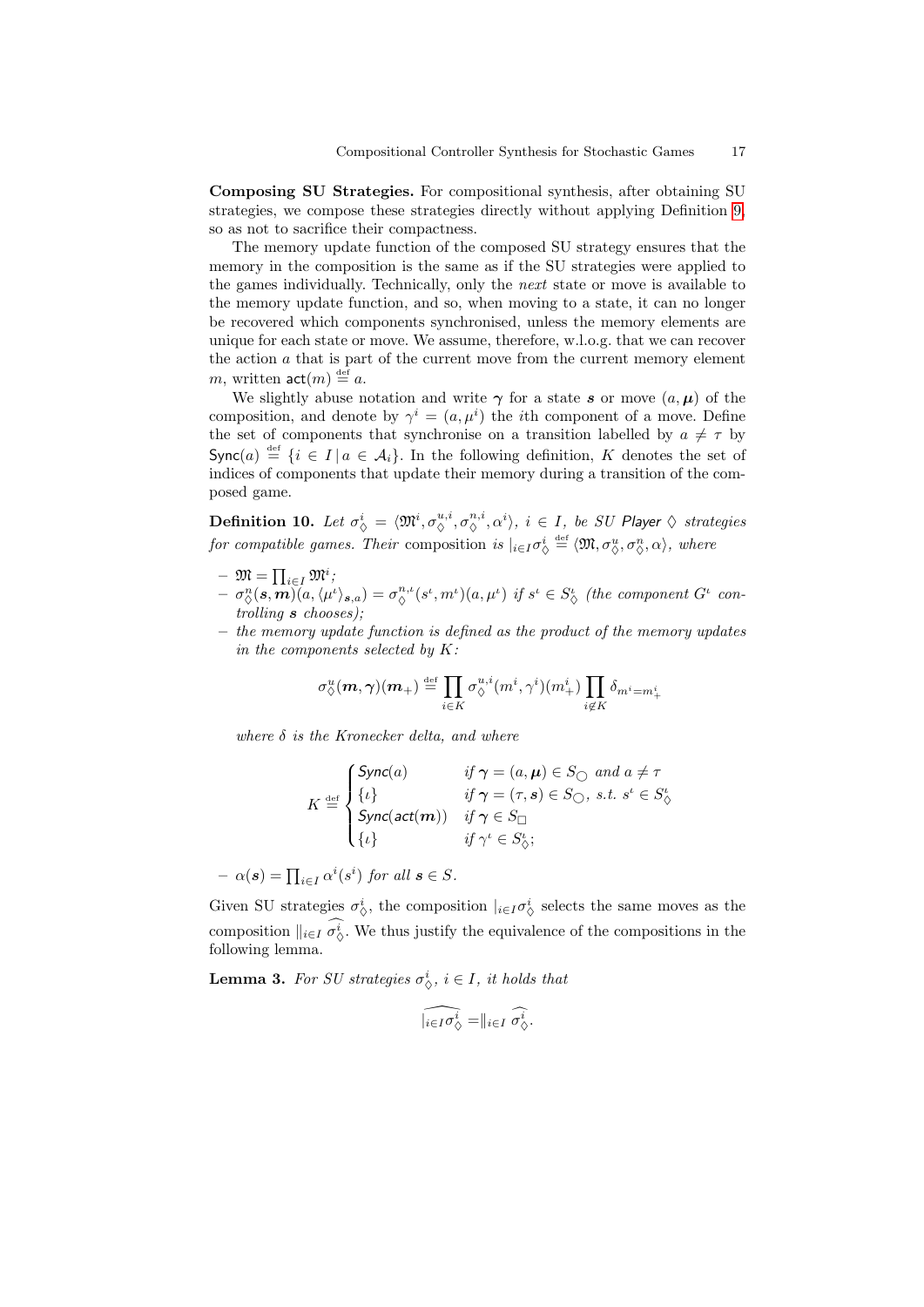From Lemma [3,](#page-17-1) we have  $(G^i)^{\sigma^i_{\diamondsuit}} = (G^i)^{\sigma^i_{\diamondsuit}}$ , and we can hence use SU strategies in Theorem [1,](#page-10-2) to obtain as conclusion that  $(\|_{i=1}^n G^i)^{l_{i\in I}\sigma^i_{\varphi}} \models \varphi$ . This allows us to use the synthesis algorithms from [\[6\]](#page-15-2), and compose SU strategies directly without unrolling them first, sacrificing compactness.

*Proof (of Lemma [3\)](#page-17-1)*. We denote by  $\sigma_{\Diamond} = |_{i \in I} \sigma_{\Diamond}^{i}$  the composed SU strategy. As  $\sigma_{\Diamond}$  is applied to a composed game, it associates to each path  $s_0(a_1\mu_1)s_2 \ldots s_k$ , a corresponding sequence of memory elements  $m_0m_1m_2 \ldots m_k$ , that are sampled by the memory update function, see Definition [9.](#page-16-3) For even  $j > 0$ , let  $K_j \stackrel{\text{def}}{=}$ Sync $(a_{j+1})$  if  $a_{j+1} \neq \tau$ , and  $K_j = \{l\}$  if  $a_{j+1} = \tau$  and  $\mu_{j+1} = s_{j+1}$  such that  $s^{\iota}_{j+1}\in S^{\iota}_{\diamondsuit}.$  For odd  $j>0,$  let  $K_j\stackrel{\scriptscriptstyle\rm def}{=} {\sf Symc}({\sf act}( \boldsymbol{m}_j))$  if  $\boldsymbol{s}_{j+1}\in S_{\square},$  and  $K_j\stackrel{\scriptscriptstyle\rm def}{=} \{\iota\}$ if  $s_{j+1}^{\iota} \in S_{\lozenge}^{\iota}$ , see the corresponding cases in the definition of the SU strategy composition (Definition [10\)](#page-17-0). Define

$$
\delta_i^K(m, \gamma, m_+) \stackrel{\text{def}}{=} \begin{cases} \sigma_{\diamondsuit}^{u, i}(m, \gamma)(m_+) & \text{if } i \in K \\ \delta_{m = m_+} & \text{otherwise.} \end{cases}
$$

Since the SU strategy composition ensures that the composed strategy updates the memory of the same components, namely, the involved components, both when the move is started, and when the move is resolved to enter the next state, we have  $K_i = K_{i+1}$  for all odd  $j > 0$ . Hence, from the definition of path projection,  $d(m^i, [\lambda]^i)$  in Definition [9](#page-16-3) for  $\sigma^i_{\Diamond}$  is equivalent to

$$
\sum_{m_0^i,...,m_{k-1}^i \in \mathfrak{M}^i} \alpha(\lambda_0^i)(m_0^i) \prod_{j=1}^k \delta_i^{K_j}(m_{j-1}^i, \lambda_j)(m_j^i).
$$

From Definition [10,](#page-17-0) we have that  $d(\mathbf{m}_k, \lambda)$  in Definition [9](#page-16-3) for  $\sigma_{\Diamond}$  is equivalent to k

$$
\sum_{m_0,\ldots,m_{k-1}\in\mathfrak{M}}\prod_{i\in I}\alpha^i(\lambda_0^i)(m_0^i)\prod_{j=1}^k\prod_{i\in I}\delta_i^{K_j}(m_{j-1}^i,\lambda_j^i,m_j^i).
$$

The product over the indices  $i \in I$  can be taken out of the summation over memory elements, since each term in the product only depends on one index. Hence,  $d(\mathbf{m}_k, \lambda) = \prod_{i \in I} d(m^i, [\lambda]^i)$ . Then, by unrolling and from Definition [10,](#page-17-0) we have, for every path  $\lambda \in \Omega_{\mathcal{G}}^{+}$  with  $\mathsf{last}(\lambda) = \mathbf{s} \in S_{\lozenge}$ , that

$$
\widehat{\sigma_{\Diamond}}(\lambda)(a, \langle \mu^{\iota} \rangle_{s,a}) = \sum_{m} d(m, \lambda) \sigma_{\Diamond}^{n,\iota}(s^{\iota}, m^{\iota})(a, \mu^{\iota})
$$

$$
= \sum_{m^{\iota}} d(m^{\iota}, [\lambda]^i) \sigma_{\Diamond}^{n,\iota}(s^{\iota}, m^{\iota})(a, \mu^{\iota})
$$

$$
= \widehat{\sigma_{\Diamond}^{\iota}}([\lambda]^{\iota})(a, \mu^{\iota})
$$

$$
= (\parallel_{i \in I} \widehat{\sigma_{\Diamond}^i})(\lambda)(a, \langle \mu^{\iota} \rangle_{s,a}),
$$

concluding the proof.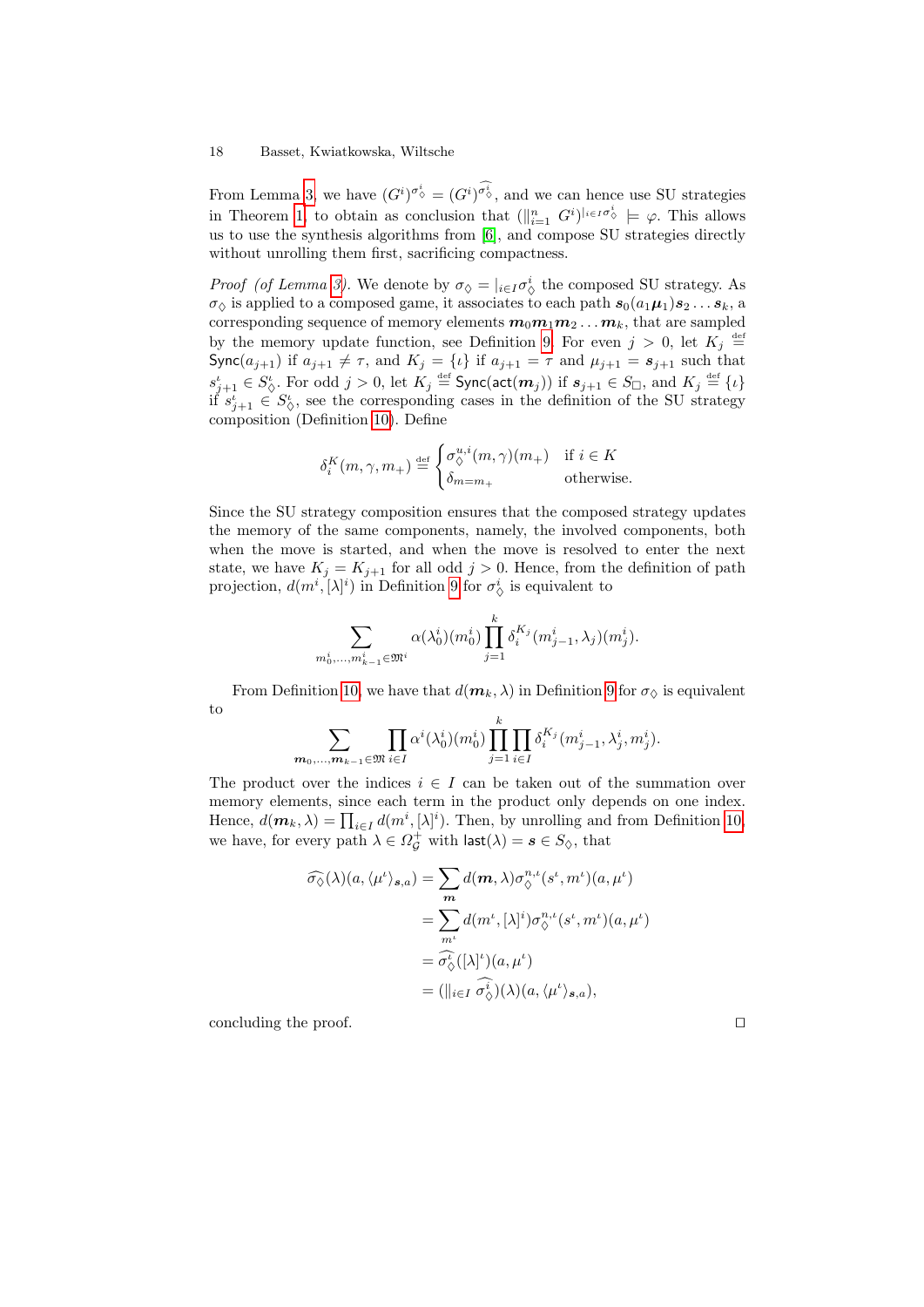#### B Proof of Lemma [1](#page-9-0)

**Lemma [1](#page-9-0)** Given a functional simulation from a PA  $M$  to a PA  $M'$  and a specification  $\varphi$  defined on traces, for every strategy  $\sigma_{\Box} \in \Sigma_{\Box}^M$  there is a strategy  $\sigma'_{\square} \in \Sigma_{\square}^{M'}$  such that  $(M')^{\sigma'_{\square}} \models \varphi \Leftrightarrow M^{\sigma_{\square}} \models \varphi$ .

We first prove the following intermediate result.

**Lemma 4.** Given a functional simulation  $f$  from a PA  $M$  to a PA  $M'$ , for all strategies  $\sigma_{\Box}$  for M, there is a strategy  $\sigma'_{\Box}$  for M' such that  $P_{M'}^{\sigma'_{\Box}}(\lambda')$  $\sum$  $) =$  $f(\lambda)=\lambda' P_M^{\sigma}\left(\lambda\right)$  for all  $\lambda' \in \Omega^+_M$ .

*Proof.* We construct an SU strategy  $\sigma'$  that simulates  $\sigma_{\Box}$  applied to M by keeping the paths  $\Omega_M^+$  of M in memory. The functional simulation ensures that every path of  $M^{\sigma}$  corresponds to a path in  $M^{\sigma}$ . Hence, after seeing memory  $\lambda$ ,  $\sigma'$  picks the next move that  $\sigma$ <sub>*□*</sub> would pick after seeing  $\lambda$ .

For an SU strategy  $\sigma_{\Diamond}$  of a PA M, the probability of the path  $\lambda \in \Omega_M^+$  and the memory element  $m \in \mathfrak{M}$  is denoted by  $Pr_{M}^{\sigma_{\diamond}}(m, \lambda) \stackrel{\text{def}}{=} Pr_{M}^{\sigma_{\diamond}}(\lambda) d(\lambda)(m)$ , where d is as in Definition [9.](#page-16-3) Clearly,  $\sum_{m \in M} \Pr_M^{\sigma_{\diamond}}(m, \lambda) = \Pr_M^{\sigma_{\diamond}}(\Lambda)$ .

We now formally define  $\sigma'_\Box \stackrel{\text{def}}{=} \langle \mathfrak{M}, \sigma^n_{\Box}, \sigma^n_{\Box}, \alpha \rangle$  with memory  $\mathfrak{M} = \Omega^+_{M}$ , and initial distribution on memory given by  $\overline{\alpha(s')}(s) = \varsigma(s)/\varsigma'(s')$  for all  $s \in S$  and  $s' \in S'$  such that  $f(s) = s'$ . The next move function is defined by

$$
\sigma^n_{\square}(s',\lambda)(a,\mu') = \sum_{\overline{f}(\mu)=\mu'} \sigma_{\square}(\lambda)(a,\mu),
$$

for all  $s' \stackrel{a}{\longrightarrow} \mu'$ ,  $\lambda \in \mathfrak{M}$ , and  $s' = f(\textsf{last}(\lambda))$ . The memory update function is defined for moves by

<span id="page-19-1"></span>
$$
\sigma_{\square}^{u}(\lambda,(a,\mu'))[\lambda(a,\mu)] = \frac{\sigma_{\square}(\lambda)(a,\mu)}{\sigma_{\square}^{n}(s',\lambda)(a,\mu')},\tag{1}
$$

for all  $s' \stackrel{a}{\longrightarrow} \mu'$ ,  $\lambda(a,\mu) \in \mathfrak{M}$ , and  $s' = f(\textsf{last}(\lambda))$ , and for states by

<span id="page-19-0"></span>
$$
\sigma_{\square}^u(\lambda(a,\mu),s')(\lambda(a,\mu)s) = \mu(s)/\mu'(s'),\tag{2}
$$

for all  $\lambda(a,\mu)s \in \mathfrak{M}, s' = f(s)$ , and  $\mu' = \overline{f}(\mu)$ .

We now show by induction that  $\Pr_{M'}^{\sigma_{\Box}'}(\lambda, \lambda') = \Pr_{M}^{\sigma_{\Box}}(\lambda)$  if  $f(\lambda) = \lambda'$ , and  $\Pr_{M'}^{\sigma'_{\Box}}(\lambda, \lambda') = 0$  otherwise.

**Base Case.** For any  $s \in S$  and  $s' \in S'$  such that  $f(s) = s'$ , we have that  $\Pr_{M'}^{\sigma'_{\square}}(s, s') = \varsigma'(s')\alpha(s')(s) = \varsigma(s)$  if  $f(s) = s'$  and 0 otherwise.

**Induction Step.** The induction hypothesis is that for any  $\lambda \in \Omega_M^+$  and  $\lambda' \in \Omega^+_{M'}$ ,  $\Pr^{\sigma'_{\square}}_{M'}(\lambda, \lambda') = \Pr^{\sigma_{\square}}_{M}(\lambda)$  if  $f(\lambda) = \lambda'$ , and 0 otherwise. For any  $\lambda(a,\mu)s \in \Omega^+_M$  and  $\lambda'(a,\mu')s' \in \Omega^+_M$ , we have that  $\Pr_{M'}^{\sigma'_\Box}(\lambda(a,\mu)s,\lambda'(a,\mu')s') =$  $\Pr_{M'}^{\sigma'_{\Box}}(\lambda, \lambda') F_1F_2F_3F_4$ , where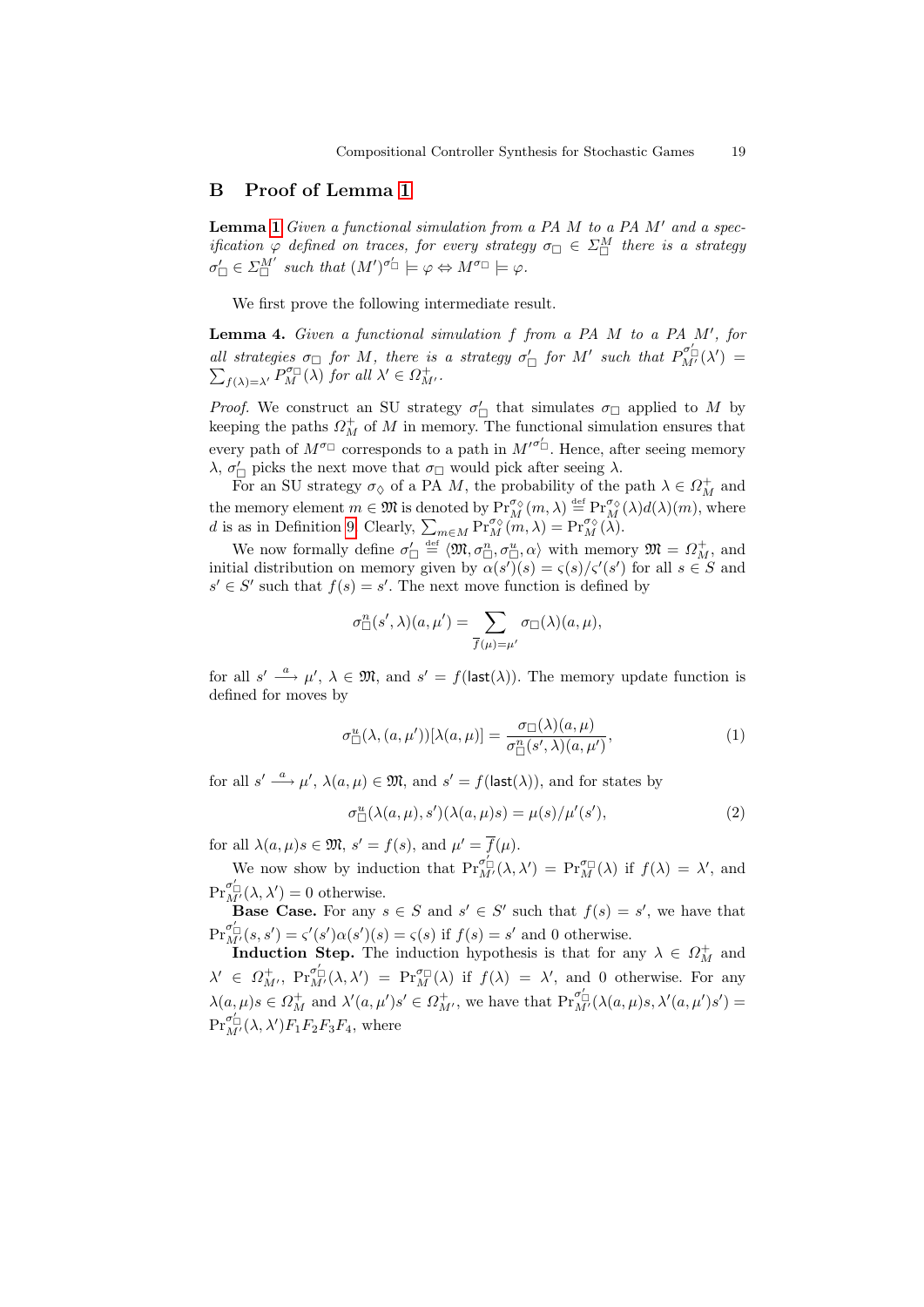$$
F_1 = \sigma_{\square}^n(\text{last}(\lambda'), \lambda)(a, \mu'),
$$
  
\n
$$
F_2 = \sigma_{\square}^u(\lambda, (a, \mu'))(\lambda(a, \mu)),
$$
  
\n
$$
F_3 = \mu'(s'), \text{ and}
$$
  
\n
$$
F_4 = \sigma_{\square}^u(\lambda(a, \mu), s')(\lambda(a, \mu)s).
$$

Consider first the case where  $f(\lambda(a,\mu)s) \neq \lambda'(a,\mu')s'$ . If  $f(\lambda) \neq \lambda'$ , then from the induction hypothesis  $Pr_{M'}^{\sigma'}(\lambda, \lambda') = 0$ . If  $f((a, \mu)s) \neq (a, \mu')s'$ , then from [\(2\)](#page-19-0),  $F_4 = 0$ . Hence  $\Pr_{M'}^{\sigma'_{\Box}}(\lambda(a,\mu)s, \lambda'(a,\mu')s') = 0$ , as required.

Now suppose that  $f(\lambda(a,\mu)s) = \lambda'(a,\mu')s'$ . By [\(1\)](#page-19-1), we have that  $F_1F_2 =$  $\sigma_{\Box}(\lambda)(a,\mu)$ , and by [\(2\)](#page-19-0), we have that  $F_3F_4 = \mu(s)$ . Thus, applying the induction hypothesis,  $\Pr_{M'}^{\sigma'_{\Box}}(\lambda, \lambda')F_1F_2F_3F_4 = \Pr_{M}^{\sigma_{\Box}}(\lambda)\sigma_{\Box}(\lambda)(a, \mu)\mu(s) = \Pr_{M}^{\sigma_{\Box}}(\lambda(a, \mu)s).$ The above induction immediately yields  $Pr_{M'}^{\sigma'_{\Box}}(\lambda') = \sum_{\lambda \in \mathfrak{M}} Pr_{M'}^{\sigma'_{\Box}}(\lambda, \lambda')$  $\sum_{f(\lambda)=\lambda'} \Pr_M^{\sigma}(\lambda)$ , concluding the proof.

*Proof (of Lemma [1\)](#page-9-0).* A functional simulation  $f$  extends inductively to a total function on paths of M by defining  $f(\lambda(a,\mu)s) \stackrel{\text{def}}{=} f(\lambda)(a,\overline{f}(\mu))f(s)$ . Observe that, for all paths  $\lambda$  of M, trace( $f(\lambda)$ ) = trace( $\lambda$ ). We have that

$$
P_{M'}^{\sigma'_{\square}}(w) = \sum_{\lambda' \in \text{paths}(w)} P_{M'}^{\sigma'_{\square}}(\lambda')
$$
  

$$
\stackrel{*}{=} \sum_{\lambda' \in \text{paths}(w)} \sum_{f(\lambda) = \lambda'} P_{M}^{\sigma_{\square}}(\lambda)
$$
  

$$
= \sum_{\lambda \in \text{paths}(w)} P_{M}^{\sigma_{\square}}(\lambda)
$$
  

$$
= P_{M}^{\sigma_{\square}}(w),
$$

where the equation marked with  $*$  is a consequence of trace( $\lambda$ ) = trace( $f(\lambda)$ . Thus  $\sigma'_{\Box}$  and  $\sigma_{\Box}$  induce the same trace distribution, and  $\varphi$ , which is defined on traces, satisfies  $(M')^{\sigma'_\mathsf{D}} \models \varphi \Leftrightarrow M^{\sigma_{\mathsf{D}}} \models \varphi.$ 

## C Proof of Lemma [2](#page-10-1)

**Lemma [2](#page-10-1)** Given compatible games  $G^i$ ,  $i \in I$ , and any respective Player  $\Diamond$  strategies  $\sigma_{\Diamond}^{i}$ , there is a functional simulation from  $(\parallel_{i\in I} G^{i})^{\parallel_{i\in I}\sigma_{\Diamond}^{i}}$  to  $\parallel_{i\in I} (G^{i})^{\sigma_{\Diamond}^{i}}$ .

*Proof.* Denote the composed game  $\mathcal{G} = ||_{i \in I} G^i$ , the induced PA  $M = \mathcal{G}^{||_{i \in I} \sigma_{\diamond}^i}$ , and the composition of induced PAs  $M' = ||_{i \in I} (G^i)^{\sigma_{\diamond}^i}$ ; denote by  $S_G$ ,  $S_M$  and  $S_{M'}$  their respective state spaces. The proof is by defining a partial function  $f: S_M \to S'_{M'}$ , and then showing that f is a functional simulation.

For  $\kappa \in \Omega_{\mathcal{G},\Box}^+$  (i.e. states in the induced PA M that come from Player  $\Box$ states in the game  $\mathcal{G}$ ), let

$$
f(\kappa) \stackrel{\text{def}}{=} ([\kappa]^1, \ldots, [\kappa]^n),
$$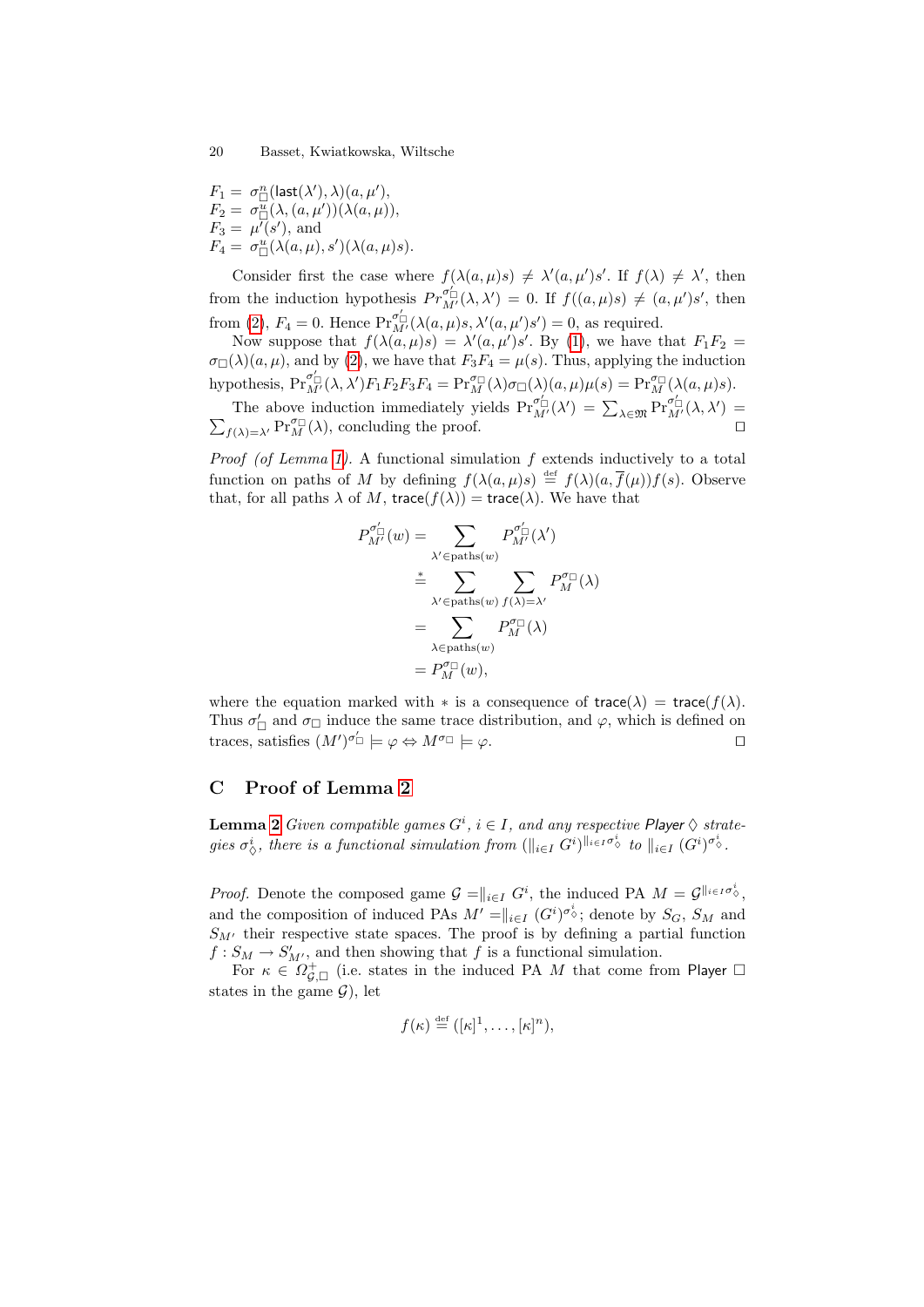and for  $(a, \mu_{\kappa,a}) \in \mathcal{U}(\mathcal{G})_{\lozenge\bigcirc}$  (i.e. states in the induced PA M that come from Player  $\diamond$  states in the game  $\mathcal{G}$ ), let

$$
f(a, \mu_{\kappa, a}) \stackrel{\text{def}}{=} ([\kappa]^1, \ldots, [\kappa]^{\iota - 1}, (a, \mu_{[\kappa]^{\iota}}^{\iota}), [\kappa]^{\iota + 1}, \ldots, [\kappa]^n),
$$

where  $\iota$  is the index of the component controlling the state, cf. Definition [5.](#page-7-1) Recall first that for distributions  $\mu$  with support in the domain of f,

$$
\overline{f}(\mu)(\lambda) = \sum_{f(\kappa')=\lambda} \mu(\kappa').
$$

Instantiating this with  $\mu = \varsigma$  we obtain.

$$
\overline{f}(\varsigma)(\lambda) = \sum_{f(\boldsymbol{s})=\boldsymbol{\lambda}} \varsigma(\boldsymbol{s}).
$$

**Proof of**  $f(\varsigma) = \varsigma'$ : For states  $s \in S_G \subseteq \Omega_{\mathcal{G},\square}^+$ , the path projection  $[s]^i$  just yields  $s^i$  for all i, and hence  $f(s) = s$ . We therefore have that  $f(\varsigma) = \varsigma = \varsigma'$ .

**Proof that if**  $f(s) \stackrel{a}{\longrightarrow} \mu$  in M then  $f(s) \stackrel{a}{\longrightarrow} \overline{f}(\mu)$  in M': In order to show this, we consider several cases of the transitions in  $M$ . According to the definition of the induced PA (Definition [3\)](#page-5-0),  $M = \mathcal{G}^{\parallel_{i \in I} \sigma_{\phi}^{i}}$  has three kind of transitions:  $\tilde{\kappa} \stackrel{\tau}{\longrightarrow} \sigma_{\lozenge}(\kappa)$  (*I1*),  $(a, \mu_{\kappa,a}) \stackrel{a}{\longrightarrow} \mu_{\kappa,a}$  (*I2*), and  $\kappa \stackrel{a}{\longrightarrow} \mu_{\kappa,a}$  (*I3*), where  $\mu_{\kappa,a}$ is obtained from the move  $(a, \mu)$  enabled in last $(\kappa)$ . Note that  $\kappa$  is a path in G, but owing to the unfolding,  $\kappa$  is a state in M in case ([I3\)](#page-5-3). Also, last( $\kappa$ ) =  $(\textsf{last}([\kappa]^1), \ldots, \textsf{last}([\kappa]^n)).$ 

We first present two intermediate results:

<span id="page-21-0"></span>**Fact 1:** We show that  $\overline{f}(\sigma_{\theta}(k))$  is the product distribution whose *i*th coordinate is  $\sigma_{\theta}^{\iota}([\kappa]^{\iota})$ , and the other coordinates  $j \neq \iota$  are Dirac distributions  $[\kappa]^j$ .

**Proof of Fact 1:** Recall from the compatibility condition that  $\sigma_{\phi}(\kappa)$  is nonzero only for a move of the form  $(a, \mu_{\kappa,a})$ , with  $\mu = \langle \mu^{\iota} \rangle_{\mathsf{last}([\kappa]^{\iota}),a}$ . Hence

$$
\overline{f}(\sigma_{\Diamond}(\kappa))(f(a, \boldsymbol{\mu}_{\kappa, a})) = \sigma_{\Diamond}(\kappa)(a, \boldsymbol{\mu}_{\kappa, a}) = \sigma_{\Diamond}^{\iota}([\kappa]^{\iota})(a, \mu^{\iota}),
$$

where the second equality follows from the definition of strategy composition. Since  $\sigma_{\Diamond}^{\iota}([\kappa]^{\iota})(a,\mu^{\iota})$  sums to one when  $(a,\mu^{\iota})$  ranges over the moves enabled in [ $\kappa$ ]<sup>*i*</sup>, the move  $f(a, \mu_{\kappa,a})$  is chosen in M' at  $\tilde{\kappa}$  with probability  $\sigma_{\varphi}^{\iota}([\kappa]^{\iota})(a,\mu^{\iota})$ . **Fact 2:** We now show that  $\overline{f}(\mu_{\kappa,a})$  is the distribution  $\nu$ , such that  $\nu^i = \mu^i_{[\kappa]^i,a}$ 

<span id="page-21-1"></span>for the components synchronizing on  $a$   $(i \in \text{Sync}(a))$ , and  $\nu^j = [\kappa]^j$  otherwise  $(j \notin \textsf{Symc}(a)).$ 

Proof of Fact 2: From the definition of unfolding and the game composition,  $\mu_{\kappa,a}(\kappa')$  is nonzero only if  $\kappa'$  is of the form  $\kappa' = \kappa(a,\mu)s$  with  $[\kappa']^i = [\kappa]^i(a,\mu^i)s^i$ for the involved components and  $[\kappa']^j = [\kappa]^j$  otherwise. For such  $\kappa'$ , it holds that  $\overline{f}(\mu_{\kappa,a})(f(\kappa')) = \mu_{\kappa,a}(\kappa') = \prod_{i \in \text{Sync}(a)} \mu^i(s^i) = \prod_{i \in I} \nu^i([\kappa']^i) = \nu(\kappa').$  Hence,  $\overline{f}(\boldsymbol{\mu}_{\kappa,a})=\boldsymbol{\nu}.$ 

**Proof of cases** ([I1\)](#page-5-1) and ([I2\)](#page-5-2): The transitions  $\tilde{\kappa} \stackrel{\tau}{\longrightarrow} \sigma_{\phi}(\kappa)$  and  $(a, \mu_{\kappa,a}) \stackrel{a}{\longrightarrow}$  $\mu_{\kappa,a}$  are induced from transitions of the game composition  $\mathcal{G}$ :

$$
\tilde{\kappa} \xrightarrow{\tau} \kappa \xrightarrow{a} \mu_{\kappa, a},\tag{3}
$$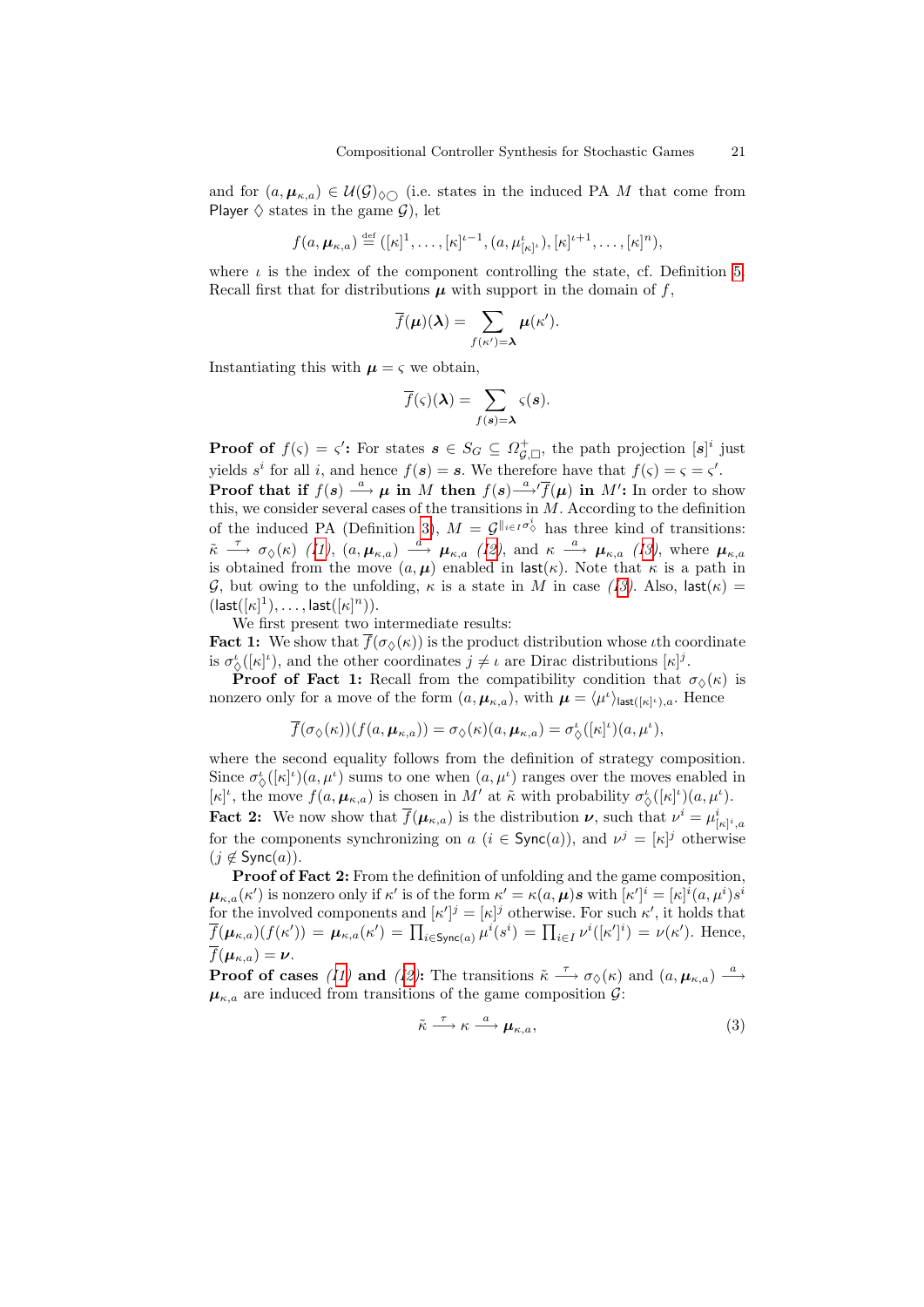themselves coming from transitions of the components, according to the game composition (Definition [5\)](#page-7-1):

- $-$  last $([\tilde{\kappa}]^{\iota}) \longrightarrow {\iota}^{\alpha}$  ast $([\kappa]^{\iota}) \longrightarrow {\iota}^{\iota}$  for the only component  $G^{\iota}$  involved in the  $\tau$ -transition  $(C_4)$ ;
- last $([\tilde{\kappa}]^i)$  = last $([\kappa]^i) \stackrel{a}{\longrightarrow} \mu^i$  for the other components  $G^i$  involved in the a-transition ( $i \in \text{Sync}(a)$ ) and also  $[\tilde{\kappa}]^i = [\kappa]^i$  ([C1\)](#page-7-2);
- the other components (*j* ∉ Sync(*a*)) stay unchanged [ $\tilde{κ}$ ]<sup>*j*</sup> = [ $κ$ ]<sup>*j*</sup> and  $μ$ <sup>*j*</sup> =  $\mathsf{last}([\tilde{\kappa}]^j)$  ([C2\)](#page-7-3).

Note that presence of the state  $(a, \mu_{\kappa,a})$  in M implies that  $\sigma_{\varphi}(\kappa)(a, \mu_{\kappa,a}) > 0$ , because the state space is defined as the reachable states (Definition [3\)](#page-5-0).

By definition of the compatibility condition (Definition [6\)](#page-8-1) and of the com-posed strategy (Definition [7\)](#page-9-1), the distribution above is  $\mu = \langle \mu^{\iota} \rangle_{\mathsf{last}([\kappa]^{\iota}),a}$ , and so  $\sigma_{\Diamond}^{\iota}([\kappa]^{\iota})(a,\mu^{\iota}) = \sigma_{\Diamond}(\kappa)(a,\mu_{\kappa,a}) > 0$ . Thus there is a sequence of transitions  $[\tilde{\kappa}]^i \stackrel{\tau}{\longrightarrow} [\kappa]^i \stackrel{a}{\longrightarrow} \mu_{[\kappa]^i,a}^i$  in the induced PA  $(G^i)^{\sigma^i_{\mathcal{O}}}$ , and transition  $[\kappa]^i = [\tilde{\kappa}]^i \stackrel{a}{\longrightarrow}$  $\mu^i$  for the other components synchronising on  $a$   $(i \in \textsf{Sync}(a)).$ 

From the two facts above, we have that there are transitions  $f(\tilde{\kappa}) \stackrel{\tau}{\longrightarrow}$  $\overline{f}(\sigma_{\Diamond}(\kappa))$  (Fact [1\)](#page-21-0), and  $f(a, \mu_{\kappa,a}) \stackrel{a}{\longrightarrow} \overline{f}(\mu_{\kappa,a})$  (Fact [2\)](#page-21-1), in the product of PA  $M' = ||_{i \in I} (G^i)^{\sigma^i_{\diamond}}.$ 

**Proof of case** ([I3\)](#page-5-3): The transition  $\kappa \stackrel{a}{\longrightarrow} \mu_{\kappa,a}$  of M was already there in the game G. It means that there is a transition  $[\kappa]^i \stackrel{a}{\longrightarrow} \mu^i{}_{[\kappa]^i,a}$  in the unfolding  $\mathcal{U}(G^i)$  for  $i \in \text{Sync}(a)$  and thus in  $(G^i)^{\sigma^i_{\phi}}$ . We use (Fact [2\)](#page-21-1) again and conclude the proof  $f(\kappa) \stackrel{a}{\longrightarrow} \overline{f}(\boldsymbol{\mu}_{\kappa,a})$ 

## D Proof of Theorem [1](#page-10-2)

**Theorem [1](#page-10-2)** Given a rule  $\mathfrak{P}$  for PAs  $\mathcal{M}_i$  and specifications  $\varphi^i_j$  and  $\varphi$  defined on traces, then the rule  $\mathfrak G$  holds for all Player  $\Diamond$  strategies  $\sigma_{\Diamond}^i$  of compatible games  $G<sup>i</sup>$  with the same action alphabets as the corresponding PAs, where

$$
\mathfrak{P}\equiv\frac{\mathcal{M}_i\models\varphi_j^i\quad 1\leq j\leq m\quad i\in I}{\|\iota\in I\ \mathcal{M}_i\models\varphi,\qquad\qquad and\qquad \mathfrak{G}\equiv\frac{(G^i)^{\sigma_{\Diamond}^i}\models\bigwedge_{j=1}^m\varphi_j^i\quad i\in I}{(\|\iota\in I\ G^i)^{\|\iota\in I\sigma_{\Diamond}^i\models\varphi.
$$

*Proof.* Take games  $G^i$ , for all i, and take respective Player  $\Diamond$  strategies  $\sigma_{\Diamond}^i$ , such that  $(G^i)^{\sigma^i_{\diamond}} \models \bigwedge_{j=1}^m \varphi^i_j$ . Since  $(G^i)^{\sigma^i_{\diamond}}$  are PAs, we apply the corresponding PA rule assumed in the Theorem: Let  $\mathcal{M}^i = (G^i)^{\sigma^i_{\diamond}}$ . We clearly have that  $\mathcal{M}^i$   $\models$  $\bigwedge_{j=1}^m \varphi^i_j$  for all  $i \in I$  from how the strategies  $\sigma^i_\Diamond$  were picked. Then, from the PA rule we have that  $||_{i \in I}$   $\mathcal{M}^i \models \varphi$ . From Lemma [2,](#page-10-1) there is a functional simulation from  $(\|_{i\in I} G^i)^{\|_{i\in I}\sigma^i_{\diamond}}$  to  $\|_{i\in I} (G^i)^{\sigma^i_{\diamond}}$ . Since  $\|_{i\in I} (G^i)^{\sigma^i_{\diamond}} \models \varphi$ , applying Lemma [1](#page-9-0) yields  $(\|_{i\in I} G^i)^{\|_{i\in I}\sigma^i_{\diamondsuit}} \models \varphi.$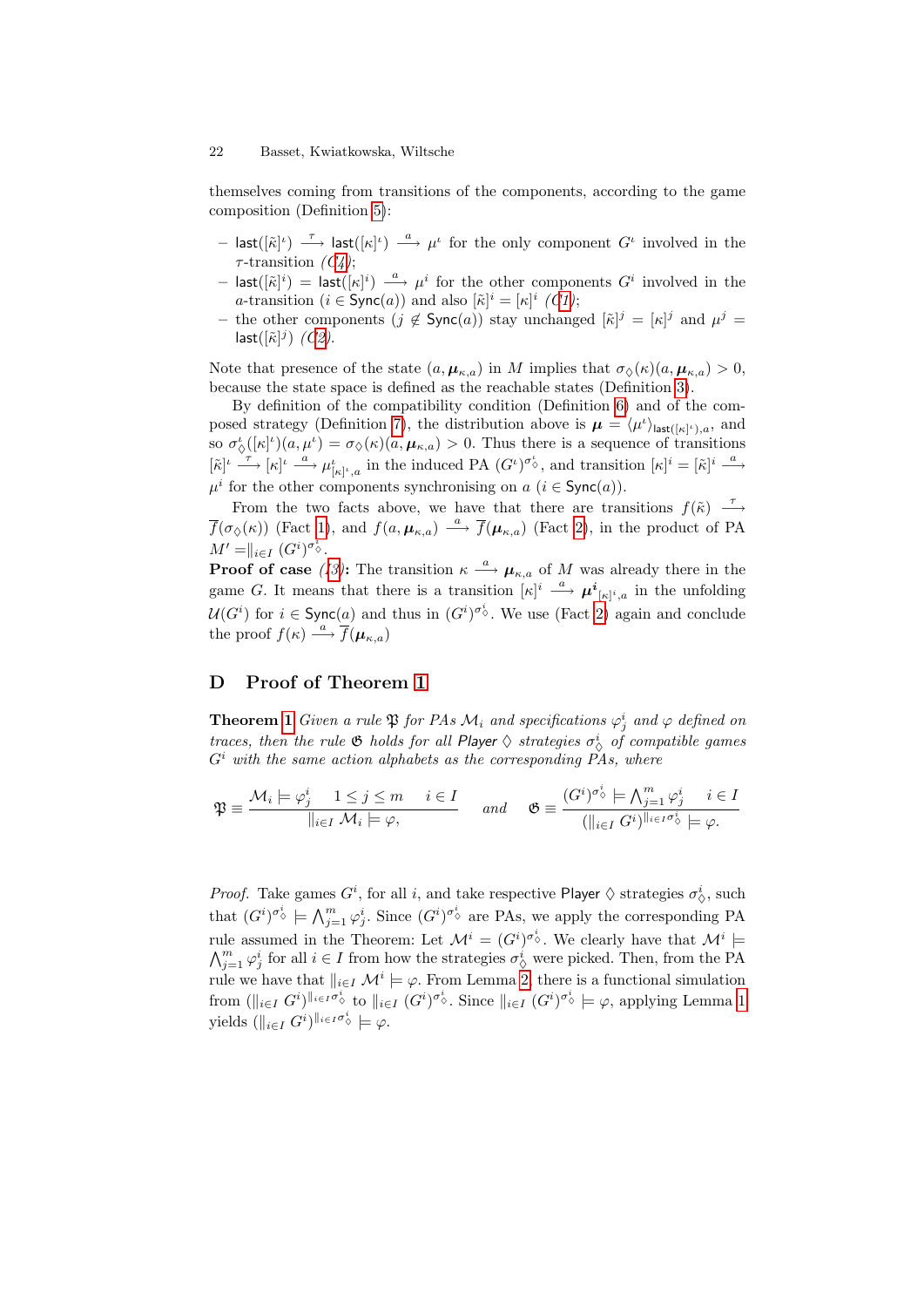### <span id="page-23-0"></span>E Stopping Game Assumption

First, note that every action-labelled game of Definition [1](#page-3-1) can be translated into the formulation with stochastic states used in [\[5\]](#page-15-12) and [\[6\]](#page-15-2) by considering each move as a stochastic state. Further, by unfolding SU strategies as in Definition [9,](#page-16-3) our definition of strategy application matches that of [\[5\]](#page-15-12), where the SU strategies of both players are applied at the same time to directly obtain a DTMC, without the intermediate stage of the induced PA.

Finally, the methods of [\[5\]](#page-15-12) and [\[6\]](#page-15-2) require that games, under any strategy pair, reach with probability 1 a part of the game where the properties no longer change. In particular, this is sufficient to guarantee bounded rewards.

In our framework this assumption carries over in the following way. A bottom strongly connected component (BSCC) of a DTMC D is a nonempty maximal subset of states  $T \subseteq S$  s.t. every state in T is reached with positive probability from any other state in  $T$ , and no state outside of  $T$  is reachable. Recall that some BSCC is reached with probability 1. We say that a game  $G$  is a *stopping* game with respect to an MQ  $\varphi$  if, for every pair of strategies  $(\sigma_{\Diamond}, \sigma_{\Box}) \in \Sigma_{\Diamond} \times \Sigma_{\Box}$ , every BSCC in the DTMC  $G^{\sigma_{\Diamond}, \sigma_{\Box}}$  has zero reward in all dimensions, and LTL formulae do not distinguish between actions within each BSCC. Hence, once a BSCC is reached, the MQ is no longer affected. We remark that any non-stopping game can be transformed into a stopping game, approximating the Pareto set arbitrarily close, with a polynomial increase in the size of the state-space.[4](#page-23-2)

#### <span id="page-23-1"></span>F Case Study Details

The components are modelled in PRISM-games [\[4\]](#page-15-17). For the Pareto set computation and strategy construction we extend the prototype implementation of [\[6\]](#page-15-2). Models. The models for the traders and the fridge are shown in Figure [4](#page-24-0) and Figure [5](#page-24-1) respectively. The intuition is that in the composition the scheduler picks a trader *i* that makes an offer, the trader chooses the offer in state  $t_1^i$ , say  $o_{2i}$ , and the fridge chooses in state  $s_1^{2i}$  whether to accept (with  $a_{2i}$ ) or decline (with  $d_{2i}$ ). The composition of these components does not have a deadlock state, and the components are compatible. Since the games are stopping and synchronise on the "term" action, any Player  $\Box$  strategy is unconditionally fair.

Properties. The rule in Section [4.5,](#page-13-6)

$$
\frac{F \models \bigwedge_{j=1}^{n} (O_j \rightarrow A_j) \land (\bigwedge_{j=1}^{n} Q_j \rightarrow \#) \quad T_i \models A_i \rightarrow (Q_i \land \$_i) \quad 1 \leq i \leq n}{C \models \bigwedge_{j=1}^{n} (O_j \rightarrow \$_j) \land (\bigwedge_{j=1}^{n} O_j \rightarrow \#),}
$$

can be derived from the assume-guarantee rules of [\[12\]](#page-15-8), in particular the (Circ-Quant) rule, which is

$$
\frac{M_2 \models \varphi_{A_2} \qquad M_1 \models \varphi_{A_2} \rightarrow \varphi_{A_1} \qquad M_2 \models \varphi_{A_1} \rightarrow \varphi_{G}}{M_1 \parallel M_2 \models \varphi_{G}},
$$

<span id="page-23-2"></span><sup>4</sup> A. Condon. The complexity of stochastic games. Information and Computation, 96(2):203–224, 1992.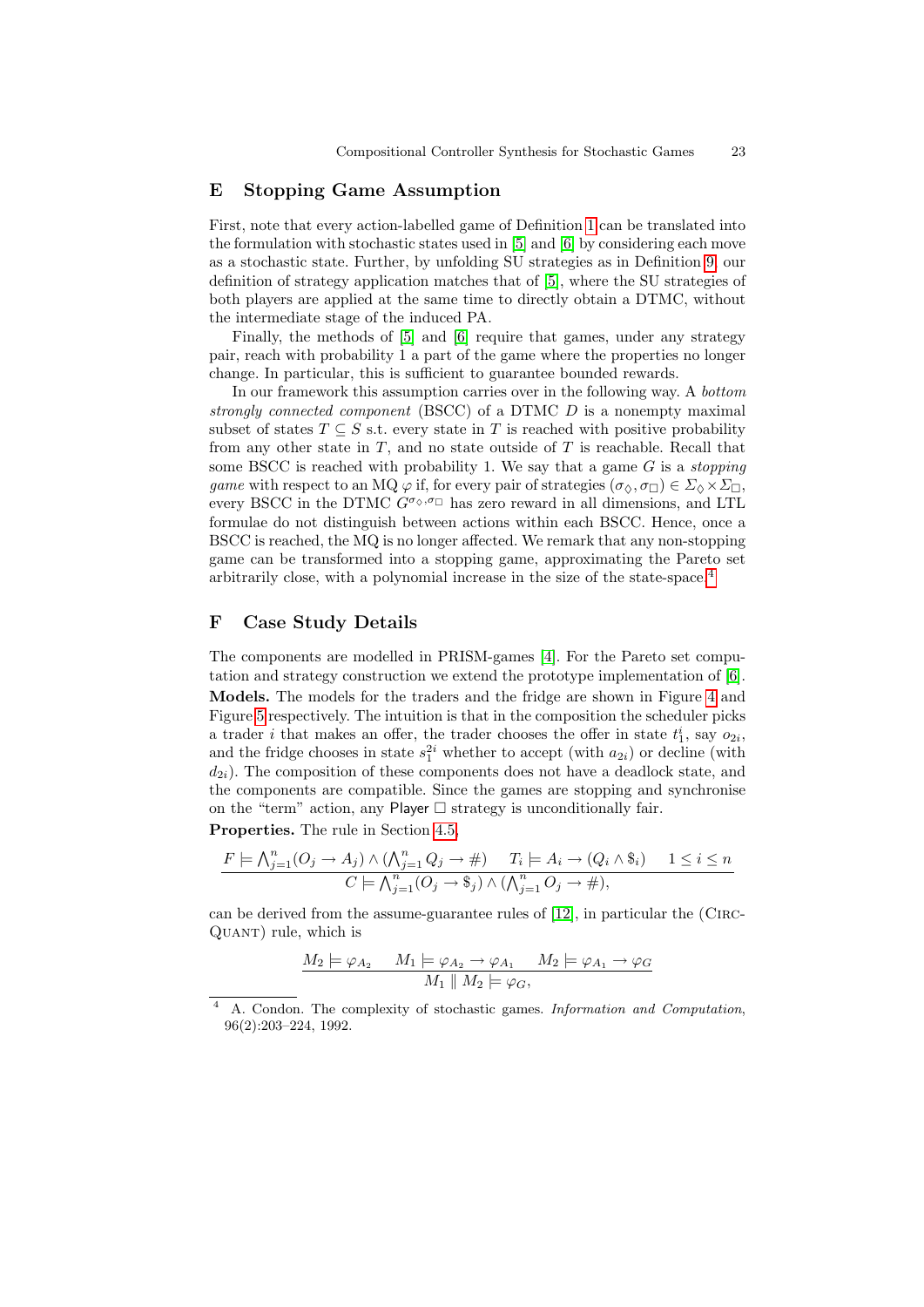

<span id="page-24-0"></span>Fig. 4: Model for trader  $T_i$  for  $1 \leq i \leq n$ , for two offers per trader. The action  $\mathsf{tf}^i$ stands for a finished transaction. Adding another offer, say  $o'$ , is done by adding another outgoing edge to  $t_1^i$  labelled by  $o'$ , leading to a new Player  $\Box$  state  $t'$ with actions  $a'$  (accept) and  $d'$  (decline) leading to  $t_4^i$ .



<span id="page-24-1"></span>Fig. 5: Model for the fridge F for two traders. Shown is the part for offer  $o_0$  of trader  $T_0$ , and the part for the other offers and trader is indicated by ellipses. Dashed arrows lead with a Dirac distribution to the initial state  $s_0$ . The action  $\mathbf{t}^{\mathbf{f}}$ stands for a finished transaction. Adding more offers is done by duplicating the states  $s_2^0$ ,  $s_3^0$ ,  $s_4^0$  and  $s_7^0$ . Adding another trader is done by first adding a new "tf" action to  $s_4$  and to  $s_8$ , as well as duplicating  $s_5^0$  with a new "continue" action. After adding the offers of the new trader (as explained above), additionally the gadget consisting of  $s_6$  to  $s_8$  is duplicated and attached so that the new  $s_6$  is attached where  $s_9$  is, and  $s_9$  is attached to the new  $s_8$  instead.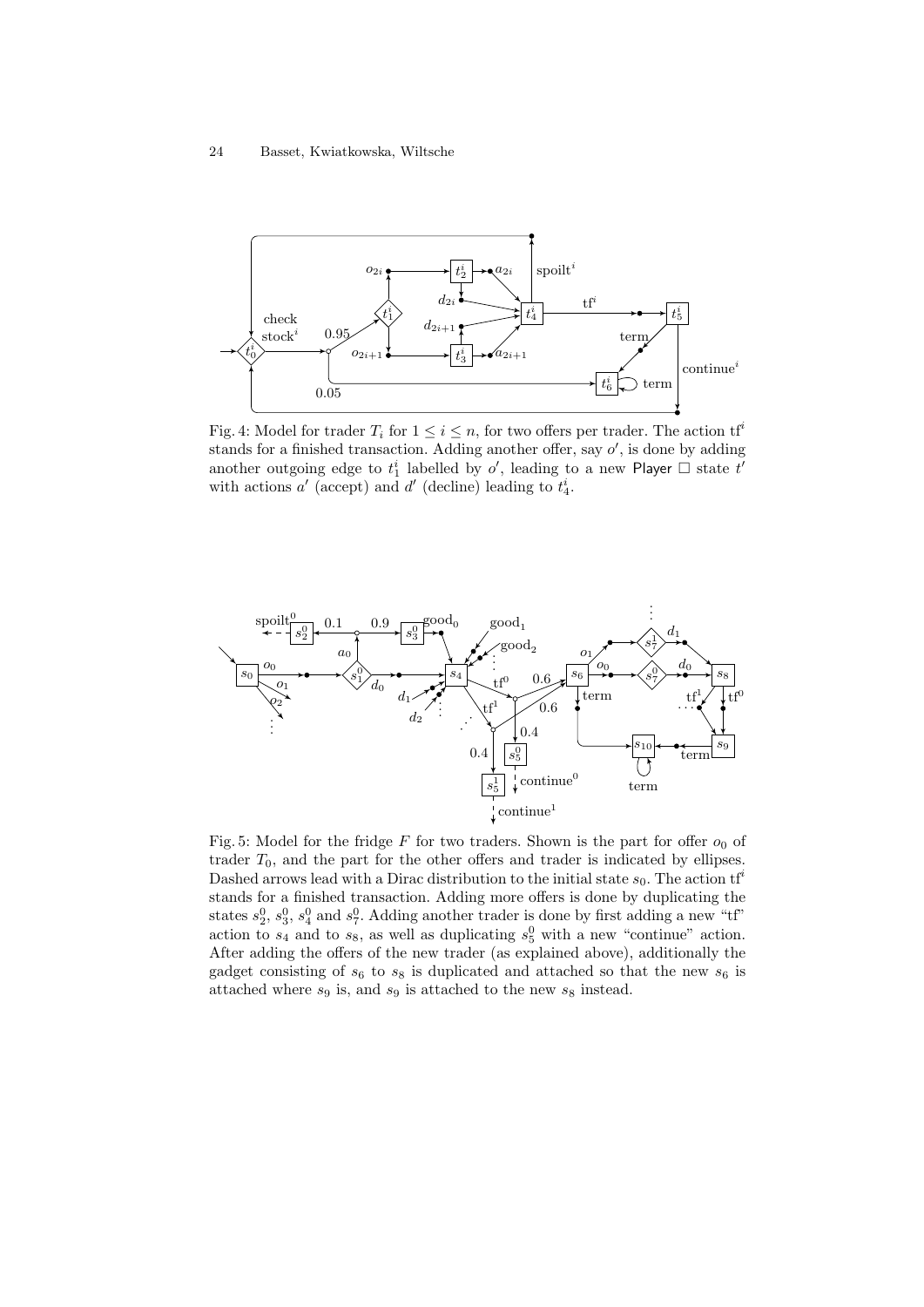

(a) Pareto set for the fridge  $F$ , sliced at (b) Pareto set for the trader  $T_1$ , sliced at  $v_{o_i} = 6$ ,  $v_{a_i} = 3.8$ , and  $v_{\#} = 9$ .  $v_{\$_1}=0.19.$ 

<span id="page-25-0"></span>Fig. 6: Examples of under-approximations of Pareto sets for the model with two traders, sliced to be representable in 2 dimensions. Each separate convex set corresponds to one selection of weights in the algorithm of Section [4.4,](#page-12-2) and their union is, as expeced, not convex.

for PAs  $M_1$  and  $M_2$  and MQs  $\varphi_{A_1}, \varphi_{A_2}$ , and  $\varphi_G$ , such that the actions used in  $\varphi_{A_1}$  and  $\varphi_{A_2}$  are present in both PAs, and the (CONJ-QUANT) rule, which is

$$
\frac{M_1 \models \varphi_{A_1} \to \varphi_{G_1} \qquad M_2 \models \varphi_{A_2} \to \varphi_{G_2}}{M_1 \parallel M_2 \models \varphi_{A_2} \land \varphi_{A_1} \to \varphi_{G_1} \land \varphi_{G_2}}
$$

for PAs  $M_1$  and  $M_2$  and MQs  $\varphi_{A_1}, \varphi_{A_2}, \varphi_{G_1}, \varphi_{G_2}$ .

The reasoning behind it is the following. Assume that sufficiently many offers are made by some trader  $T_i$ , say  $v_{o_i}$ . Then the fridge guarantees to also accept, satisfying  $A_i$ . Therefore, trader  $T_i$  can satisfy its primary objective of obtaining a certain unit price,  $v_{\mathsf{\$i}}$ , and also guarantees that the offers are of a high enough quality, satisfying  $Q_i$ . If all traders make sufficiently many offers, i.e.  $O_i$  is true for all  $1 \leq i \leq n$ , then the fridge can satisfy its primary objective of obtaining a certain quantity of milk,  $v_{\#}$ .

We use the following reward objectives  $O_i \equiv$  "offers made by  $T_i$ "  $\geq v_{o_i}$ ,  $A_i \equiv$  "offers of  $T_i$  accepted"  $\geq v_{a_i}, Q_i \equiv$  "quality of offers made by  $T_i$ "  $\geq v_{q_i},$  $\$_i \equiv \text{``unit price of } T_i" \geq v_{\$_i}, \text{ and } \# \equiv \text{``amount of milk obtained by } F" \geq v_{\#},$ with the reward structures are defined as follows: "offers made by  $T_i$ " assigns 1 to all offers of  $T_i$ , i.e. to  $o_{2i}$  and  $o_{2i+1}$ ; "offers of  $T_i$  accepted" assigns 1 to all accept actions corresponding to the offers of  $T_i$ , i.e. to  $a_{2i}$  and  $a_{2i+1}$ ; "quality of offers made by  $T_i$ " assigns 0.5 to  $o_{2i}$  and 2 to  $o_{2i+1}$ ; "unit price of  $T_i$ " assigns 1 to  $a_{2i}$  and 0.5 to  $a_{2i+1}$ ; and, finally, "amount of milk obtained by  $F$ " assigns 1.5 to good<sub>2i</sub> and 6 to good<sub>2i+1</sub>. Examples of the Pareto sets computed with our prototype implementation are shown in Figure [6.](#page-25-0) The targets are  $v_{a_i} = 3.8$ ,  $v_{q_i} = 3.3, v_{s_i} = 0.19, v_{o_i} = 6.0$  for all  $1 \leq i \leq n$ , and the quantity of milk is set to  $v_{\#} = 8$  for  $n = 1$ ,  $v_{\#} = 9$  for  $n = 2$ ,  $v_{\#} = 10$  for  $n = 3$ , and  $v_{\#} = 12$  for